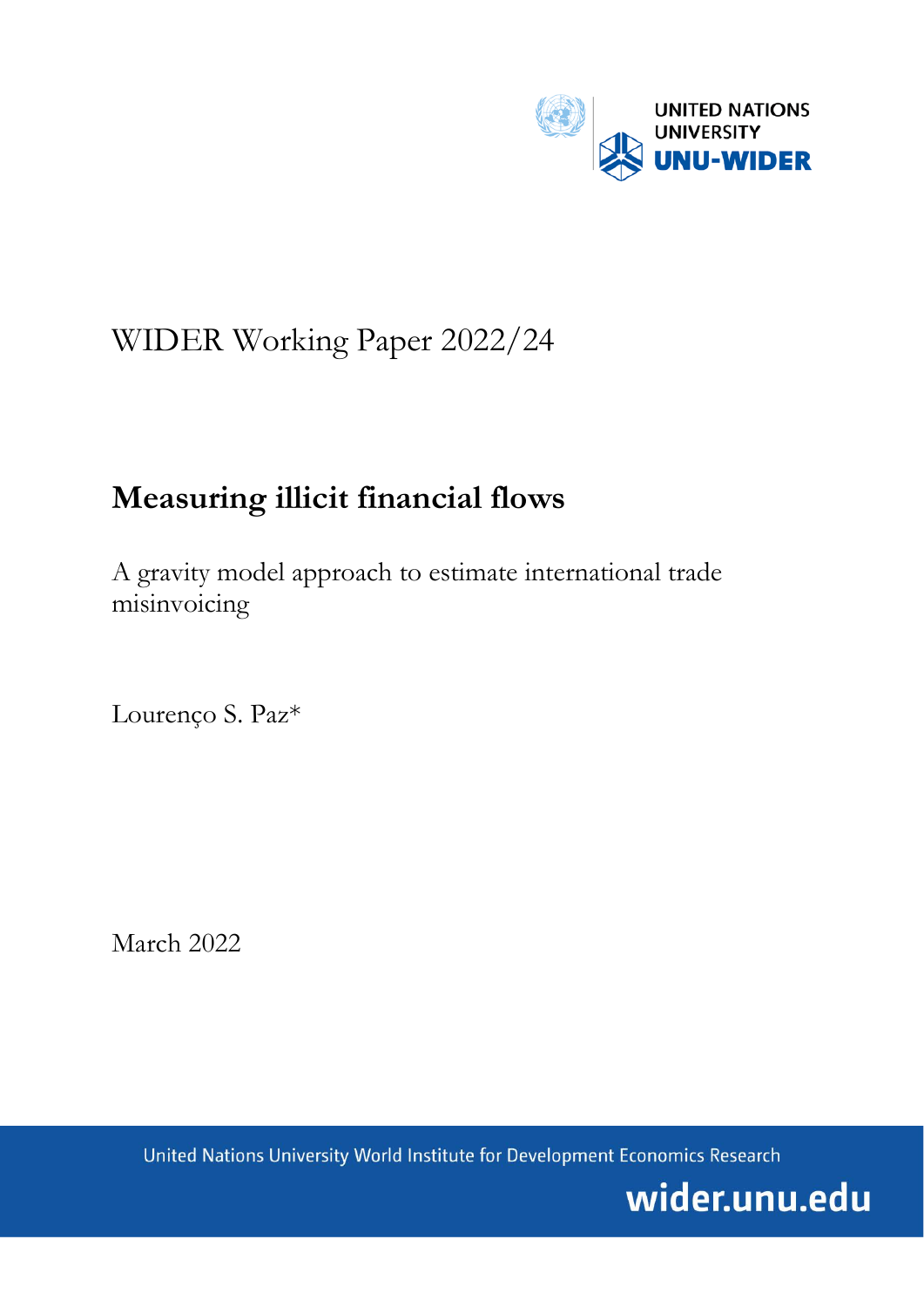**Abstract:** Illicit financial flows have recently attracted the attention of academia, practitioners, and multilateral organizations who consider them harmful to economic development. Some observers suggest that many of these flows occur via the misinvoicing of international trade transactions. This study develops a novel methodology based on the gravity model of international trade to estimate illicit financial flows using publicly available product-level international trade data. It contributes to the literature by estimating product-level transportation and insurance costs and providing, for the first time, an estimation for all countries of an upper bound of the values of export and of import over- and under-misinvoicing separately, without resorting to assumptions about trade statistics reliability. Application of the methodology is illustrated using six-digit product-level UN Comtrade data for 2013–16. The results indicate that misinvoicing is not confined to a few products or countries but is a widespread phenomenon that deserves future research.

**Key words:** gravity model, illicit financial flows, international trade, misinvoicing, transportation and insurance cost

#### **JEL classification:** C23, F14, F24, O17

**Note:** figures and tables at the end of the paper

Copyright © UNU-WIDER 2022

Information and requests: publications@wider.unu.edu

ISSN 1798-7237 ISBN 978-92-9267-155-6

#### <https://doi.org/10.35188/UNU-WIDER/2022/155-6>

Typescript prepared by Lesley Ellen.

Katajanokanlaituri 6 B, 00160 Helsinki, Finland

The views expressed in this paper are those of the author(s), and do not necessarily reflect the views of the Institute or the United Nations University, nor the programme/project donors.

<sup>\*</sup> Baylor University, Waco, Texas, United States of America, emai[l lourenco\\_paz@baylor.edu](mailto:lourenco_paz@baylor.edu)

This study has been prepared within the UNU-WIDER projec[t Detecting and countering illicit financial flows](https://www.wider.unu.edu/node/237297) that is implemented in collaboration with the University of Copenhagen. The project is part of the [Domestic Revenue Mobilization](https://www.wider.unu.edu/node/237587) programme, which is financed through specific contributions by the Norwegian Agency for Development Cooperation (Norad).

UNU-WIDER employs a fair use policy for reasonable reproduction of UNU-WIDER copyrighted content—such as the reproduction of a table or a figure, and/or text not exceeding 400 words—with due acknowledgement of the original source, without requiring explicit permission from the copyright holder.

United Nations University World Institute for Development Economics Research provides economic analysis and policy advice with the aim of promoting sustainable and equitable development. The Institute began operations in 1985 in Helsinki, Finland, as the first research and training centre of the United Nations University. Today it is a unique blend of think tank, research institute, and UN agency—providing a range of services from policy advice to governments as well as freely available original research.

The Institute is funded through income from an endowment fund with additional contributions to its work programme from Finland, Sweden, and the United Kingdom as well as earmarked contributions for specific projects from a variety of donors.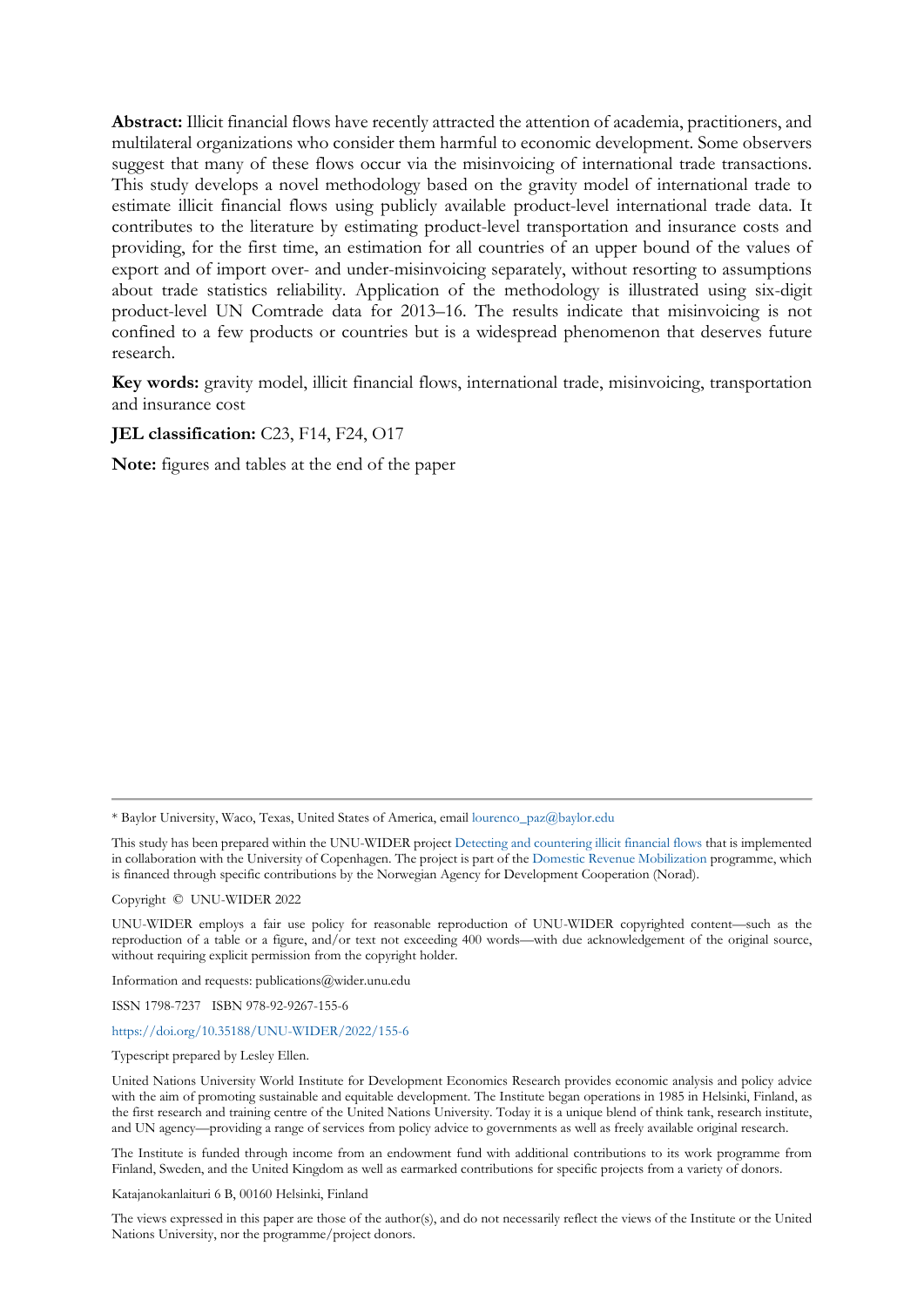### **1 Introduction**

Increasing global integration has placed illicit financial flows (IFFs) centre stage in the international economic development policy debate. Such flows reduce the tax base and lower tax revenues which could be used to supply public goods such as education, healthcare, and infrastructure (Addison et al. 2018). Additionally, the cross-border nature of IFFs can drain a country's foreign currency reserves and compromise its balance of payments, especially in the least developed countries. Furthermore, IFFs can be used by the richest households to evade taxes and to hide wealth, which magnifies inequality in society and raises concerns about state legitimacy. This perception that IFFs are an important barrier to improving the living standards of developing nations made it target 16.4 of the United Nations Sustainable Development Goals (UNSDGs).

Unfortunately, the study of IFFs is hindered by difficulties in defining and measuring them. As Forstater (2018) and Cobham and Janský (2020) discussed, there is no single accepted definition of IFFs. Some well-known definitions, such as those in OECD (2014), United Nations (2016), and World Bank (2016), all view IFFs as cross-border transfers of financial capital in contravention of national or international laws, regardless of the legality of the origin of these financial resources.<sup>[1](#page-2-0)</sup> This study adopts this common characterization as the definition of IFFs. In addition, Cobham and Janský (2020) pointed out that IFFs can only be measured indirectly because of the illegal nature of both the remittance and some of the remitted capital. These hurdles may be the reason why the UNSDGs have so far defined only one indicator for IFFs: '(16.4.1) the total value of inward and outward illicit financial flows (in current USD)'. Furthermore, the target levels for this value have not yet been established.

Carbonnier and de Cadena (2015) identified three ways in which money is moved across borders with limited scrutiny by government authorities. The first is via the financial system, using disguised remittances. The second is through the physical movement of banknotes, currency, gold, and gemstones. The third is through the misinvoicing of international trade transactions. Global Financial Integrity (Kar and Spanjers 2014: 2) claimed that this third channel accounts for the vast majority of IFFs from the countries analysed in its report. Most importantly, developing countries' increasing openness to trade in recent years, coupled with their weak governance, has created a favourable environment for IFFs through trade misinvoicing.

This study develops a novel empirical methodology to indirectly estimate the IFFs that take place through misinvoicing of international trade transactions. It employs the gravity model of international trade flows and publicly available product-level international trade statistics to estimate the transportation and insurance costs as well as the actual value of trade flows. The misinvoiced value is then estimated as the difference between the reported value and the estimated actual value of the transaction.

The proposed methodology makes three important contributions to the literature. First, it estimates product-level transportation and insurance costs and uses them to estimate the misinvoiced values in lieu of the usual rule of thumb margin of 10 per cent (Spanjers and Salomon 2017). Second, the actual value of trade flows is estimated empirically, while the extant literature makes the arbitrary assumption that developed countries always report the actual value of trade flows. Third, this enables the identification of misinvoicing for all countries and for import and export flows separately, which is an invaluable feature for policy makers.

<span id="page-2-0"></span><sup>1</sup> See Table 1.1 of Cobham and Janský (2020) for a typology of IFFs.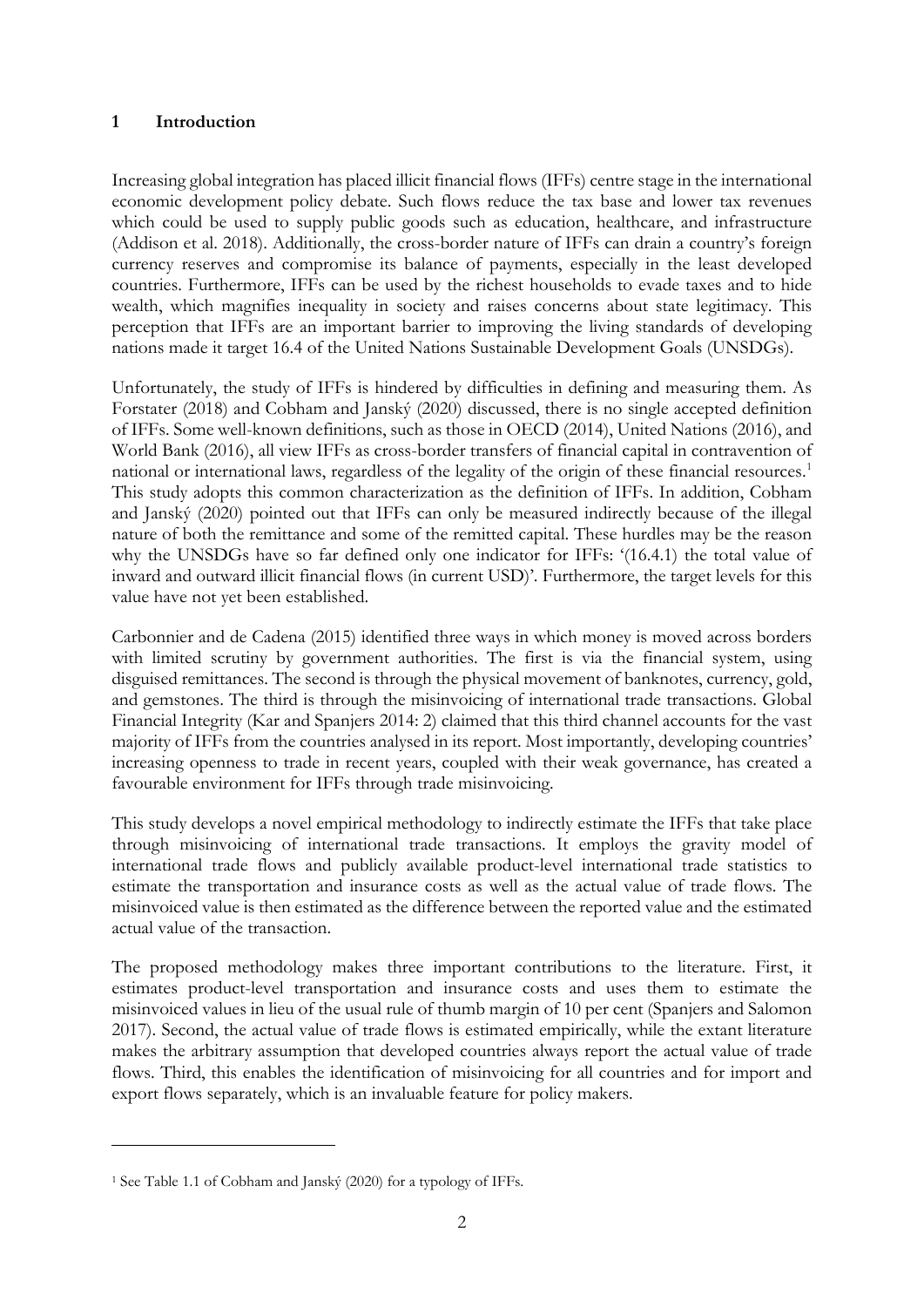To illustrate this methodology this study employs publicly available data from the UN Comtrade system. These data cover the years 2013-16 and comprise bilateral costs for insurance and freight (CIF) imports and free on board (FOB) exports among 173 countries and 5,268 six-digit HS2012 commodities. The estimated export and import misinvoicing values suggest that the trade misinvoicing phenomenon is present across all types of products and across both developed and developing countries. Most importantly, the direction of the misinvoicing seems to depend upon the economic level of development of the trade partners.

A major limitation of the methodology proposed in this study is that a non-zero estimated misinvoicing value cannot be considered evidence of an actual and deliberate behaviour of misinvoicing a trade transaction. Indeed, trade data discrepancies may arise for reasons other than misinvoicing (Cobham and Janský 2020). Nevertheless, the estimated misinvoicing values are useful to researchers because these figures can shed some light on which countries, products, and trade flow direction seem to be more affected by this phenomenon. For policy makers and government officials, an unreasonably large estimated misinvoicing value may be a good indicator of where to concentrate resources for a profound investigation of the unusual trade values.

The remainder of this study is organized as follows. Section 2 describes the publicly available trade data used to illustrate the methodology proposed here. Section 3 develops the novel methodology designed to estimate the export and import misinvoicing values. Section 4 presents and discusses the results obtained. Finally, Section 5 contains the conclusions.

## **2 Data description**

The data used to illustrate the methodology developed in this study are from Comtrade ([2](#page-3-0)021).<sup>2</sup> Countries and some territories report their imports and exports to the UN Statistical Division using the Harmonized System (HS) classification. The imports are reported as CIF values, which means that the reported import figures contain the value of the goods plus the respective insurance and freight costs. The exports are generally reported as FOB values and therefore do not include insurance and freight costs. The UN Statistics Division then compiles the reported data and make them available to the public for download via Comtrade (the Commodities Trade Statistics database).

The analysis covers the years 2013–16 and the international trade flow data are extracted at the six-digit (also known as sub-headings) of the HS 2012 classification. A product is defined as a six-digit code.<sup>[3](#page-3-1)</sup> It was decided not to use the most recent data for three reasons. First, the least developed countries typically take longer to report trade data and using older data therefore ensures coverage of the trade flows of almost all countries. Second, the data coverage begins one year after the HS 2012 classification came into effect and ends one year before a new classification (HS 2017) took place. Hence the issues arising from the creation and merging of product codes due to the use of different HS classifications are significantly attenuated in this timeframe.<sup>[4](#page-3-2)</sup> Third, this period does not feature the creation, merging, and extinction of countries.

<span id="page-3-0"></span><sup>2</sup> According to Gaulier and Zignago (2010), the Comtrade database accounts for at least 95 per cent of world trade.

<span id="page-3-1"></span><sup>3</sup> Note that countries can adopt an eight-, ten-, or even twelve-digit product classification. Nonetheless, only the first six digits are harmonized across countries.

<span id="page-3-2"></span><sup>4</sup> Although the majority of trade flows in this period were reported using HS 2012 classification, a few countries still used older HS classifications, particularly in 2013 and 2014.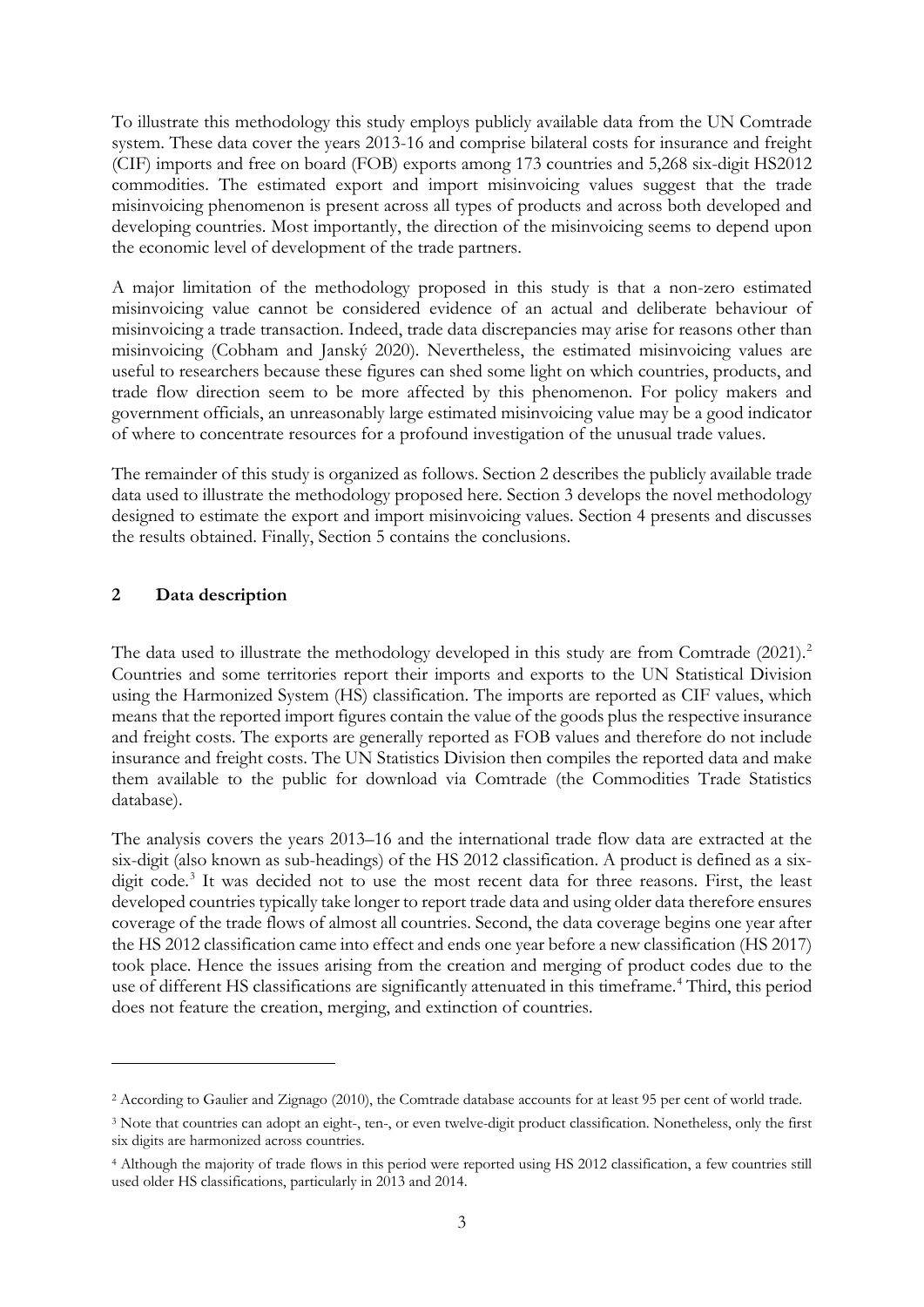To be able to use the econometric estimation, the extracted data needed to undergo the following cleaning procedure. The records in which the reporter was '490 Other Asia, nes' were removed.<sup>[5](#page-4-0)</sup> The total number of remaining reporters was 173. The records using the partners reported in Table 1 were also removed. The number of remaining partners is 232. These observations were removed because there is no observed distance available between them and their trade partners. Panel a. of Table 2 presents the descriptive statistics of the extracted raw data as made available by Comtrade. The trade volume shows considerable dispersion with a coefficient of variation always above 50. Panel b. shows the descriptive statistics after the cleaning process outlined above. The number of observations was reduced by approximately 10 per cent. Also, the removed observations had a large magnitude, as the maximum, standard deviation, and mean statistics declined considerably after their removal.

Another relevant characteristic of Comtrade data is that there are only a few reported zero-trade flows. Panel c. exhibits the number of reported zero-trade flows available in the raw data according to type of trade flow and year. We can see that only very few zero-trade observations are actually reported; indeed, less than 0.10 per cent of observations are of this type. Interestingly, zero-trade flows are more commonly reported for exports than for imports. The absence of observed trade data may be explained by either legitimate zero-trade flows or missing data. The following calculation provides the maximum number of observations per year and the flow direction if all trade flows (including all zero flows) were reported. This figure is 173 x (232-1) x 5,268 (six-digit HS12 product codes) =  $210,525,084$  observations per year. This means that only approximately 4 per cent of the theoretical maximum number of observations per year are actually available in the Comtrade database. This study assumes that the non-reported trade flows consist of zero trade.

The second dataset used in this study contains geographical variables for each of the county-pairs and comes from CEPII (2021). The dyadic variables of interest are the distance between capitals and indicators for common colonizer, common official language, and for contiguity. Table 3 displays the descriptive statistics for these variables. The average distance between countries' capital cities is approximately 8,400 km. Almost 1.2 per cent of country-pairs are made of contiguous countries and 17.3 per cent of country-pairs have a common official language, while 12 per cent have a common colonizer. This study now turns to description of the methodology.

## **3 Methodology**

According to Kellenberg and Levinson (2019) and Nitsch (2017), there are myriad reasons why agents perpetrate international trade misinvoicing. For instance, export under-invoicing can be used to bypass export restrictions or to illegally remit funds abroad as importers can deposit the price difference in the exporters' bank account located in a tax haven country. Such trade misinvoicing schemes have been investigated since the 1950s, for example in the seminal works of Morgenstern (1950) and Bhagwati (1964).

Bhagwati (1964) developed an empirical methodology to assess trade-misinvoicing-based IFFs, in which the trade statistics of some countries (typically developed countries) are deemed to be free of misinvoicing. They are therefore reliable in the sense that they reflect the true value of the shipment. The misinvoicing experienced by the unreliable country is then estimated by contrasting the declared export and import values between the reliable and the unreliable country. As the declared exports are FOB values and the declared imports are CIF values, the insurance and freight

<span id="page-4-0"></span><sup>&</sup>lt;sup>5</sup> 'Nes' means 'not elsewhere specified'.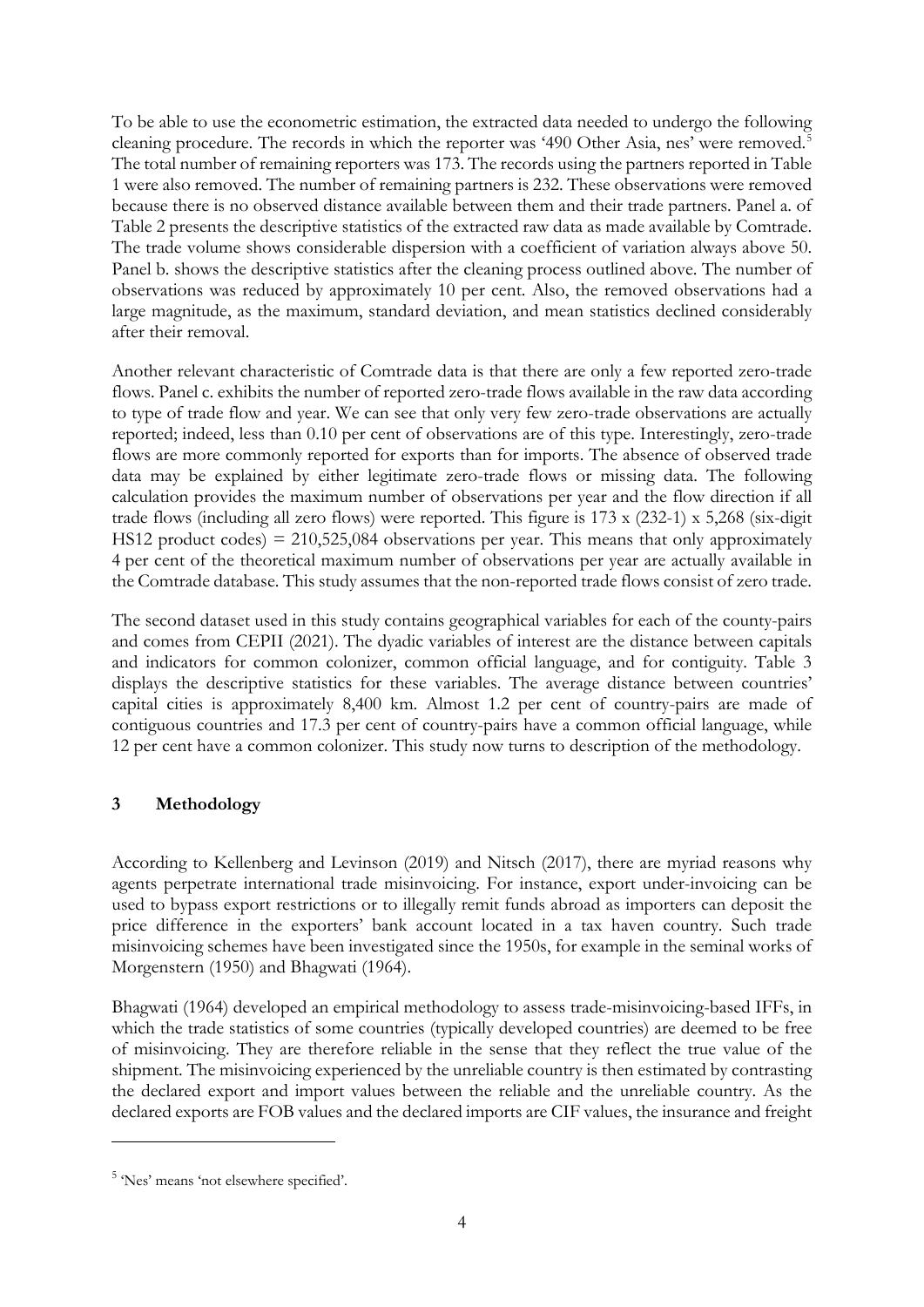cost adjustments are usually assumed to be 10 per cent of the FOB value for all products (Cobham and Janský 2020). The remaining discrepancy after the deduction of insurance and freight costs is considered to be the misinvoiced value of the trade flow.

The evidence uncovered by de Boyrie et al. (2005) suggests misinvoicing in the trade flows between the USA and Switzerland. This casts serious doubt on developed countries' status as reliable partner countries. Also, bilateral collusion—likely to happen in transfer pricing—is difficult to detect using this method (Yalta and Demir 2010). Moreover, the ad hoc 10 per cent margin for transport and insurance costs is at odds with the finding of Ndikumana (2016) of substantial product-level heterogeneity in such costs. One possibility is the use of actual freight and insurance costs together with the cost of holding inventory during shipment. Unfortunately, data on transport costs are generally rarely found (Limão and Venables 2001) and are even more scarce at highly disaggregated levels, such as at the six-digit HS level. One notable exception is Hummels and Skiba (2004) whose data cover only the USA and the Southern Cone countries. Nonetheless, little is known for other countries. This paucity of data is the central argument for using estimated trade costs.

The methodology presented in this study addresses these issues and comprises three steps. In the first step it uses the gravity model of international trade to estimate product-level transportation and insurance costs. In the second step it estimates the actual value of trade flows based upon fitted values of the gravity model and the estimated transportation and insurance cost. This replaces the problematic and highly controversial reliable-country assumption used in the literature. In the third step the actual value of the shipment estimates is then used to separately estimate export and import misinvoiced values for all countries. This is important because it addresses the bilateral collusion issue, and these two types of misinvoicing when taken together can cancel each other out and severely bias misinvoicing estimates (Hong et al. 2017).

Let the reported FOB value of an export flow of product  $p$  from country  $i$  to country  $j$  at time  $t$ (*FOB\_exportijpt*) consist of the actual value of the export flow (*exportvalueijpt*) plus any misinvoicing performed by the exporters (*export\_misinvoicing<sub>ipt</sub>*). Similarly, the reported CIF value of an import flow of product *p* of country *j* from country *i* at time *t* (*CIF\_import<sub>int</sub>*) consists of the actual value of the import flow (*importvalue<sub>ijpt</sub>*) plus transportation and insurance costs (*transportation<sub>ijpt</sub>*) plus any misinvoicing performed by the importers (*import\_misinvoicingijpt*). Note that only the reported FOB and CIF values are observed by the researcher.

The first identification assumption is that both export and import misinvoicing are determined by the quadruple product, importer, exporter, and time. Product matters for the extent of misinvoicing because the larger its price dispersion, the less detectable is the mispricing, for instance. The source and destination countries matter due to their specific natural and artificial trade barriers, tax systems and rates, legal systems, currencies, trade agreements, and tastes, etc. This implies that for a given product–source–destination–time quadruple, any profit- (or welfare) maximizing agent will exhibit the same optimal behaviour of over-, under-, or no misinvoicing. This reasonable assumption allows for the decomposition of misinvoicing between export and import operations.

The first step of the methodology is to estimate a gravity equation for each product and trade flow (FOB exports and CIF imports) to recover product-level freight and insurance costs, as specified in equation (1).

$$
Reported flow_{ijpt} = exp[\alpha_{it} + \alpha_{jt} + \delta_p \log (Distance_{ij}) + x_{ijt} \beta] \varepsilon_{ijpt}
$$
 (1)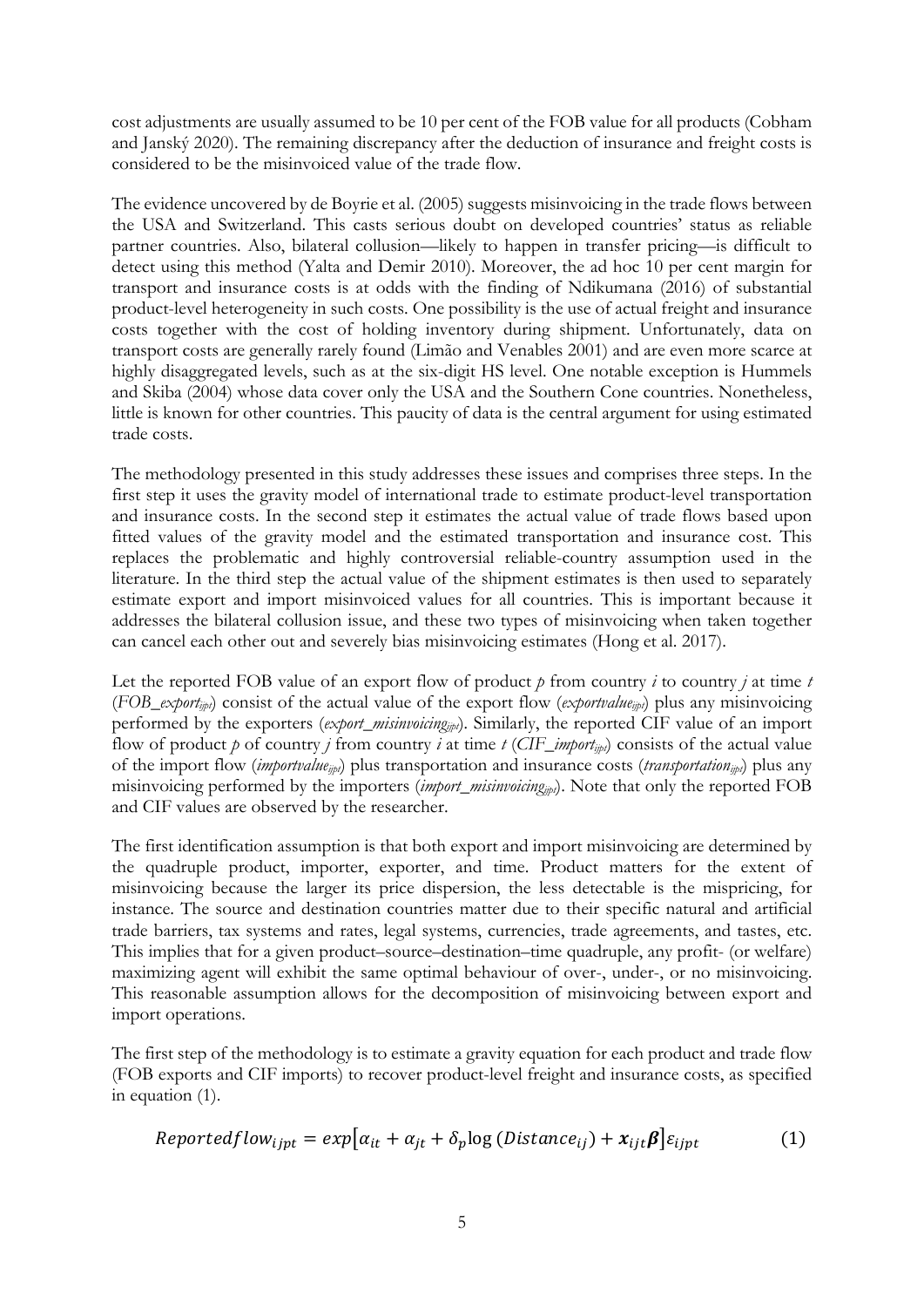where the dependent variable ( $\textit{Reportedflow}_{ijpt}$ ) is either *FOB\_export<sub>ijpt</sub>* or *CIF\_import<sub>ijpt</sub>* and includes zero-trade flows;  $\alpha_{it}$  is the exporter-year fixed effects;  $\alpha_{it}$  is the importer-year fixed effects; *Distance*<sub>ij</sub> is the distance between importer and exporter;  $x_{ijt}$  is a vector of other dyadic variables like common language, contiguity, common colonizer, regional trade agreement membership, etc; and  $\varepsilon_{ijpt}$  is the error term, which is assumed to be independent of the explanatory variables. The distance coefficient  $(\delta_n)$  is expected to have a negative sign, whereas the coefficents for common language, contiguity, and common colonizer are expected to be positive.

The exporter-year  $(\alpha_{it})$  and importer-year  $(\alpha_{it})$  fixed effects capture country-level variables which affect trade flows, such as economic size, area, population, and remoteness, etc. The second identification assumption is that the gravity equation, equation (1), is properly specified and its explanatory variables are able to capture all the factors that lead to legitimate price dispersion across trade flows due to differences in quality and mode of transportation, etc.

As discussed in Head and Mayer (2014) and in Gervais (2019), a dyadic variable like distance between the countries captures not only the effects of transportation and insurance costs on trade flows but also the impacts of import tariffs, non-tariff barriers, and differences in tastes and in production costs. Note that the distance coefficient estimated using FOB data captures all factors affecting trade flows other than transportation and insurance costs, whereas the distance coefficient estimated using CIF data captures these other factors plus transportation and insurance costs. Thus, we can estimate product-level transportation and insurance costs through the difference between the estimated coefficients of the distance of the CIF and the FOB specifications  $(\delta_p^{\overline{CIF}} - \delta_p^{\overline{FOB}})$ .

Although gravity models are usually estimated using a double-log specification, Santos Silva and Tenreyro (2006, 2010) stressed two serious econometric issues about the log-linear specification of the gravity model of equation (1). First, log-linearized models cannot deal with zero-trade observations as the natural logarithm of zero is not defined. These observations are usually dropped and not used in the estimation. The zero-trade observations are not random because likelihood depends on the explanatory variables. For instance, larger economies are less likely to exhibit zero-trade flows. Therefore, the omission of these zero-trade observations leads to biased estimates.

The second issue is the presence of heteroskedasticity as the expected value of the logarithm of the error (log *εijpt*) depends on the variance and other higher moments of *εijpt*. As Santos Silva and Tenreyro (2006) pointed out, it is very likely that a bilateral trade flow model exhibits a heteroskedastic error term. This means that in a log-linear specification, the regressors will be correlated with the error term, and this makes the estimates of both coefficients and standard errors biased and inconsistent.<sup>[6](#page-6-0)</sup>

To address these two issues Santos Silva and Tenreyro (2006, 2010) proposed estimating the gravity model using the Poisson Pseudo-Maximum Likelihood (PPML) estimator. This estimator can deal with zero values of the dependent variables and provides consistent parameter estimates even with heteroskedastic errors, as long as the gravitational model is correctly specified. An additional advantage of the PPML estimator is that it does not suffer from the incidental parameter problem (see Fernández-Val and Weidner 2016), which is an important concern whenever fixed

<span id="page-6-0"></span><sup>6</sup> As coefficient estimates are also biased, this type of heteroskedasticity cannot be addressed simply by using a robust covariance matrix estimator.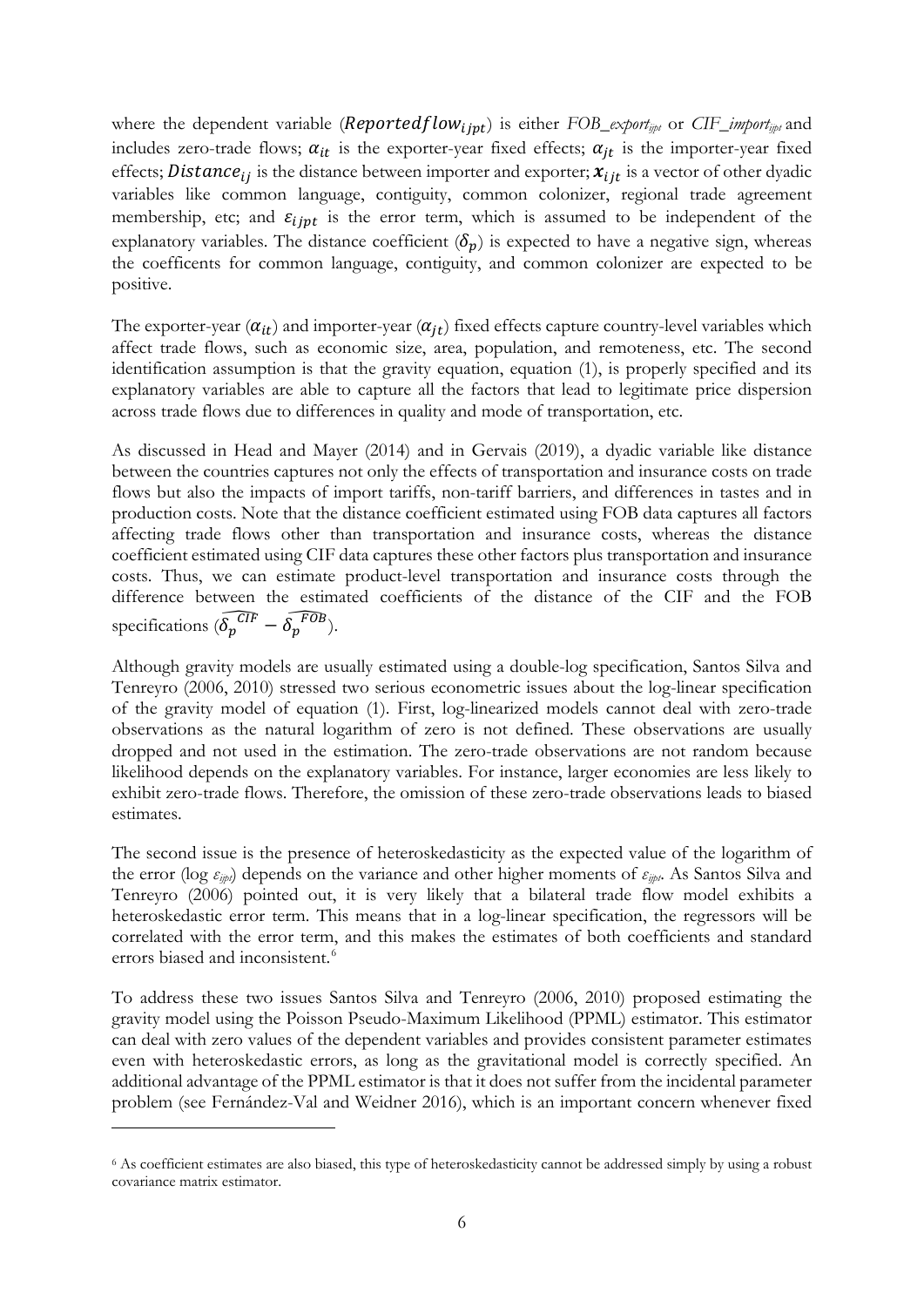effects are used. In other words, the PPML allows for 'differencing out' of the fixed effects, and this improves the computational speed and accuracy. A shortcoming of the PPML estimator is that its numerical implementation sometimes does not converge. This problem also affects several non-linear estimators and can be attenuated by rescaling and centering variables. As it is not clear whether the assumption about the conditional variance actually holds, to account fully for heteroskedasticity, it is recommended to make inferences based on the Eicker-White robust covariance matrix estimator. In view of all these arguments, equation (1) is estimated using the PPML estimator following the recommendations of Santos Silva and Tenreyro (2006) in order to obtain consistent estimates of the parameters.

One additional criticism of the econometric model based on equation (1) comes from Egger (2005), Baier and Bergstrand (2007), and Magee (2008). Their argument is that the country-pair characteristics—like similar legal systems—are likely to affect bilateral trade flows and to bias estimates if left unaccounted for. This means that estimates based on equation (1) will be biased due to omitted variables. One way to address this problem is to add country-pair fixed effects to equation (1) to obtain more robust estimates. The country-pair fixed effects control for all observed and unobserved country-pair, time-invariant characteristics that influence trade flows, such as distance between countries, adjacency, colonial ties, and common language indicators. They also account for country-pair unobservable effects such as natural proclivity to be trade partners, cultural and institutional aspects, and all other unmeasurable characteristics which affect trade flows. Nevertheless, the coefficient of the log of the distance between countries will not be identified in this case. One solution is to first estimate equation (1) using the country-pair fixed effects. This provides consistent estimates of the country-year fixed effects. These country-year effects are then subtracted from the dependent variable. This modified dependent variable is now regressed on distance between countries, adjacency, colonial ties, and common language indicators as before.

Although the PPML estimator is able to handle zero-trade observations, not all zero-trade observations will be used in the computation of the estimates. Indeed, the identification source for the estimated coefficients is the countries that have at least one non-zero trade. The significance of this is that it is only possible to obtain predicted values of trade flows for country-pairs in which both countries have at least one non-zero-trade flow for the product of interest. This can be problematic for product-level analysis because the more disaggregated the unit of analysis, the larger is the share of zero-trade observations. As a result, only observations with predicted trade values will be used in the remainder of the analysis.

In the second step of the methodology, the *exportvalue* is estimated as the predicted value of the shipment paid by the importer less the transportation and insurance costs, as shown in equation (2). Similarly, the *importvalue*  $_{int}$  is estimated as the predicted value charged by exporters plus the estimated transportation and insurance costs, as depicted in equation  $(3)$ .<sup>[7](#page-7-0)</sup> These estimates will be free from misinvoicing as long as the *export\_misinvoicingijpt* and *import\_misinvoicingijpt* are independent. This is the third identification assumption.

$$
exportvalue_{ijpt} = CIFu\widehat{mport}_{ijpt}exp[(\widehat{\delta_p^{FOB}} - \widehat{\delta_p^{CIF}})log(Distance_{ij})]
$$
 (2)

$$
import value_{ijpt} = FOB \widehat{export}_{ijpt} exp[(\widehat{\delta_p^{CIF}} - \widehat{\delta_p^{FOB}}) \log(Distance_{ij})]
$$
(3)

<span id="page-7-0"></span><sup>7</sup> Note that this framework is robust to special cases like the USA which calculate import duties on FOB values while other countries do so on CIF values.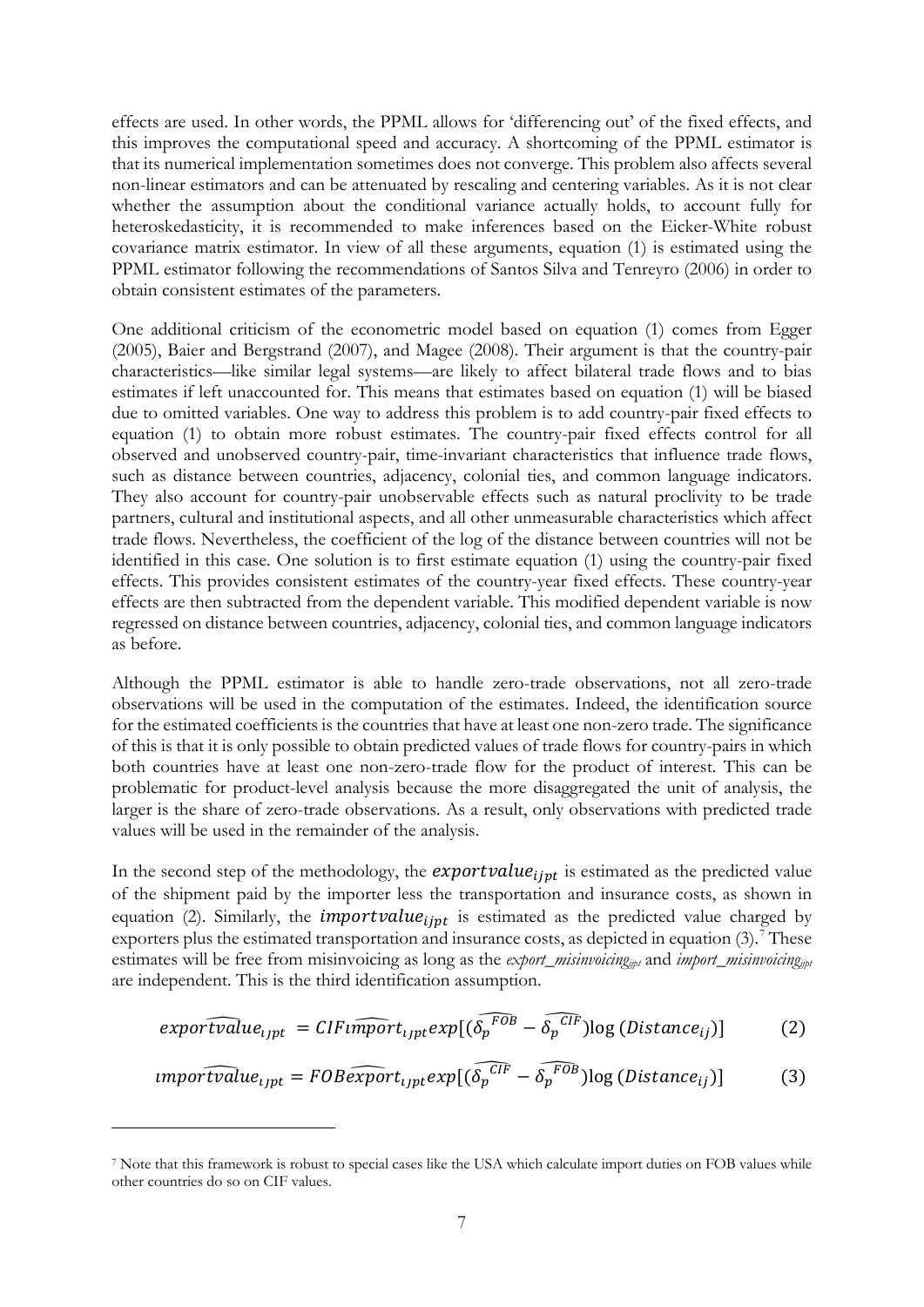In the third and final step of the methodology, the estimated export misinvoicing  $(exportm\widehat{isinvolving}_{tt})$  and the estimated import misinvoiced (*umportmusinvoicing*<sub>upt</sub>) consist of the difference between reported trade flow values and estimated trade flow values, as shown in equations (4) and (5). A nice feature of the methodology proposed here is that underand over-invoicing for both imports and exports can be separately identified. Indeed, a negative value of **exportmismivoicing**<sub>unt</sub> means an under-invoicing of exports. Conversely, a positive value suggests over-invoicing of exports.

$$
exportmsimvocusing_{ijpt} = FOB export_{ijpt} - exportvalue_{jipt}
$$
 (4)

## $\{emportm is \widehat{inv} occurs\}_{\text{int}} = \text{CIF} \widehat{im} port_{\text{ijpt}} - \text{im} \widehat{portvalue}_{\text{ijpt}}$  (5)

The residual nature of the estimated misinvoicing means that this measure may not necessarily capture misinvoicing only. In addition to idiosyncratic shocks, this residual can contain legitimate price heterogeneity—due to quality or transportation heterogeneity, for instance—which is not captured by the gravity equation explanatory variables, product misclassification, or even due to trade data discrepancies arising for reasons other than misinvoicing (see Cobham and Janský (2020) for several examples). If the third identification assumption holds, these concerns will be attenuated to some extent. Nonetheless, to be on the safer side, the estimated misinvoicing should be interpreted as an upper bound on the actual misinvoicing. If it is believed that this legitimate price heterogeneity is determined at the country-pair level, one remedy would be to use the predictions generated through the gravity model with country-pair fixed effects in equations (2) and (3). Another possible remedy would be to subtract the average residual at the country-pair level from the estimated misinvoicing. This is ultimately an empirical matter which also depends on the time period covered and should be further explored in future work.

A few words of caution are in order regarding the methodology proposed here. These misinvoicing estimates are based on an average of transactions at the product–exporter–importer–year quadruple, and therefore some transactions may be over-invoiced while others may be under-invoiced, that is, the first identification assumption fails to hold.<sup>[8](#page-8-0)</sup> Nonetheless, this is a very unlikely scenario because large variations in unit value will easily attract the attention of customs officials. Second, note that the gravity model is estimated using potentially misinvoiced transactions. Suppose that a certain product is commonly used for trade misinvoicing operations. In this case firms will generally report artificially high CIF prices to remit money away from countries which import this type of good. As a result, the difference between CIF prices and FOB prices will be very large, and the transportation and insurance costs will be over-estimated*.* Moreover, the precision of the estimates of transportation and insurance costs will be smaller for products that are not traded by many partners. Therefore, the fewer the non-zero-trade observations, the larger will be the bias caused by misinvoiced transactions on the estimated transportation and insurance costs. One way to assess the sensitivity of our estimates to these two issues is to conduct the estimates at the four-digit product level, as will be done in the robustness subsection.

The estimated country-level total export  $(exportm\widehat{isinvole} and)$  and import misinvoiced ( � ) are the sum across trade partners and products of the absolute value

<span id="page-8-0"></span><sup>&</sup>lt;sup>8</sup> On the one hand, the use of higher frequency data, such as quarterly data, would attenuate this problem. On the other hand, it would introduce systematic measurement error due to different transit times, in which some shipments take more than 20 days.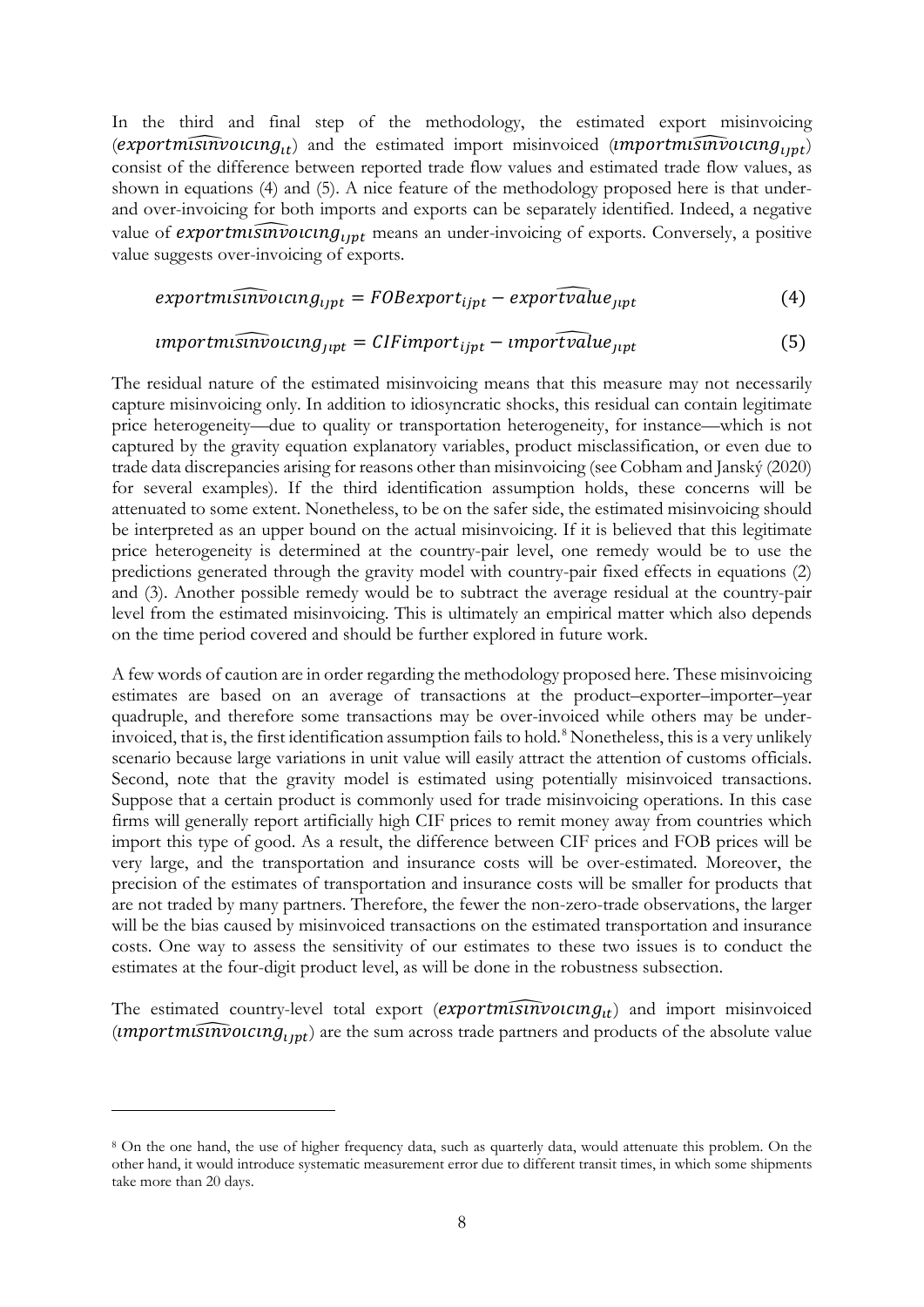of the difference between reported values and estimated trade flow values, as shown in equations (6) and (7).

$$
exportm\widehat{\text{simv}o} \text{ucing}_{tt} = \sum_{j \neq i} \sum_{p} (|FOBexport_{ijpt} - exportvalue_{jipt}|) \tag{6}
$$

$$
important \widehat{\text{snv} } \text{occ} \, \text{arg}_{jt} = \sum_{i \neq j} \sum_{p} (|CIF \text{im} \text{port}_{ijpt} - \text{im} \text{portvalue}_{jipt}|) \tag{7}
$$

The summation of the absolute value of the misinvoicing at the product level avoids the problem of over-invoiced trade flows cancelling out under-invoiced flows. This would lead to a misrepresentation of the actual volume of misinvoicing. The results obtained using this methodology and the 2013–16 sample are presented in the next section.

#### **4 Results**

The econometric model based on equation (1) is estimated for each product using six-digit HS product-level export and import data. This is a computationally intensive procedure. The descriptive statistics of the estimated coefficients are reported in Table 4. Panel a. displays the descriptive statistics for the coefficients obtained using imports as the dependent variable, while those in Panel b. were obtained using exports as the dependent variable. The means of the estimated coefficients have the expected signs—negative for the distance and positive for the others. In terms of magnitude the means of the coefficients are in line with gravity equation estimates in the extant literature (Gervais 2019). Nevertheless, there were several cases in which the estimated coefficients held the opposite signs and their magnitudes varied widely. With the exception of common colonizer, the other variables' coefficients exhibit a larger magnitude in Panel b. The number of observations is different across panels. This is so because there were 5,266 imported products for which the estimation of equation (1) was feasible but only 5,251 exported products for which the estimation of equation (1) was feasible. Of these products only 5,228 had estimates for both imports and exports and these are the products that will be utilized in the remainder of the analysis.

Table 5 gives more-detailed descriptive statistics of these 5,228 estimated coefficients for the distance ( $\delta^{CI\vec{F}}$  and  $\delta^{FO\vec{B}}$ ). Both coefficients exhibit negative skewness, although  $\delta^{CI\vec{F}}$  has a more pronounced skewness. Approximately 90 per cent of the coefficients have the expected negative sign. There are also several outliers which are both positive and negative. Figure 1 shows the kernel density of both coefficients. The difference between the CIF and the FOB coefficients has a positive mean. Actually, it is positive in almost 75 per cent of the cases. This is confirmed in Figure 2, which shows the kernel density of the difference between the two estimated coefficients. The finding that approximately a quarter of the differences had a negative sign is an unexpected result. Unfortunately, there is no benchmark in the literature with which to compare our results. Indeed, there is a paucity of studies which estimate the gravity equation at the product level.

The next step is to use the estimated coefficients of equation (1) to predict the trade flows and then use the distance and its FOB and CIF estimated coefficients to calculate the estimated actual export and import values according to equations (2) and (3), respectively. Then the estimated import and the estimated export misinvoicings are calculated according to equations (4) and (5), respectively. This exercise is conducted using only the observations for which a predicted trade flow can be calculated.

The descriptive statistics of the actual export flows, the estimated export values, and the export misinvoicing estimates are reported at the year level in Table 6. The figures reported present several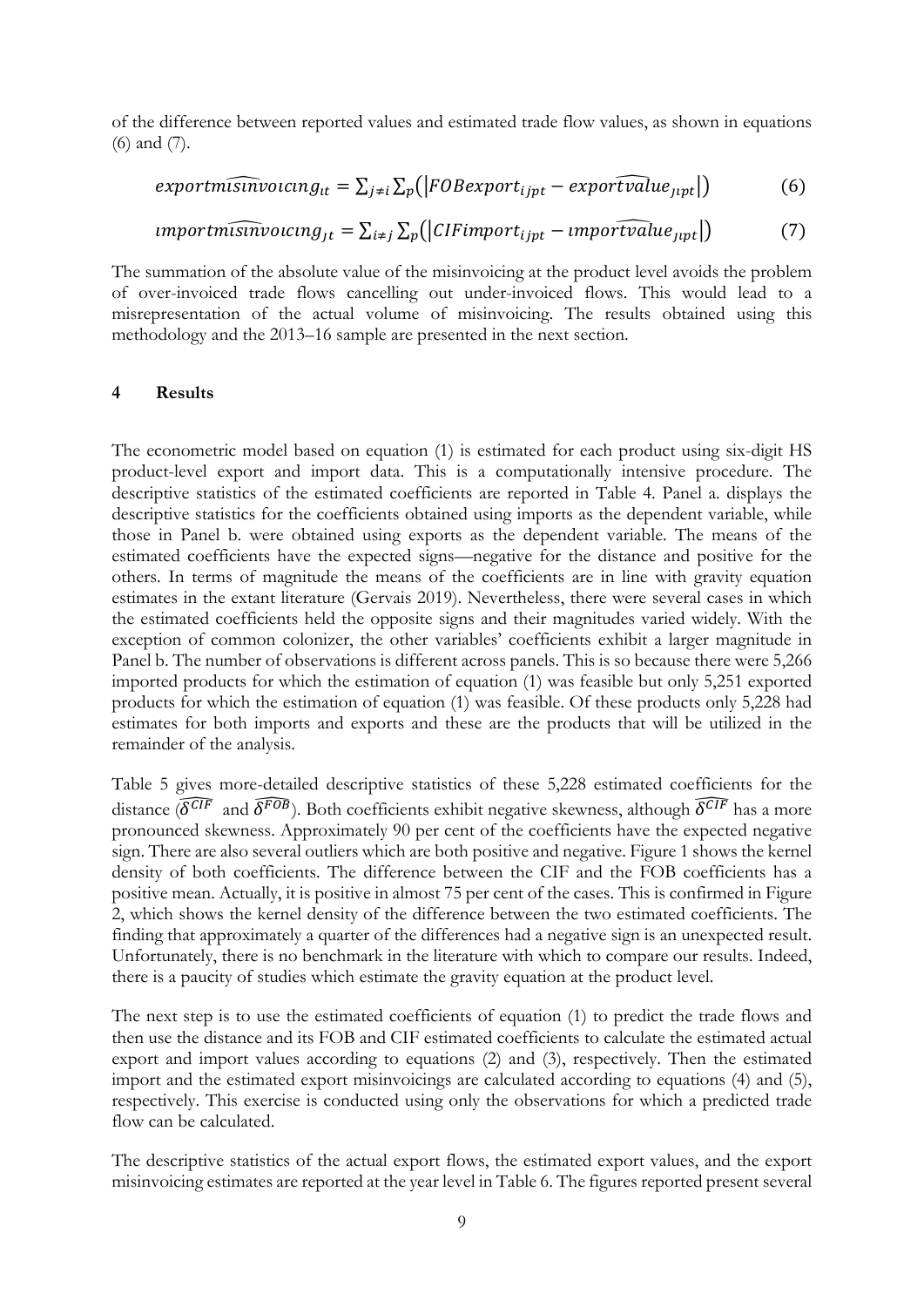patterns that are present in every year of the sample and merit discussion. The first pattern which emerges from this table is that the means of the estimated export values are greater than the means of the actual exports. A second pattern is that the maximum values of the estimated export values are substantially larger than the maximum of the actual exports. This suggests that some estimated export values may not be good estimates. This is corroborated by the fact that the estimated export value has a standard deviation which is approximately 75 per cent larger than that of the actual exports. Perhaps this larger variability is because of extreme values of the estimated coefficients for the distance. Third, the means of the export misinvoicing are positive—which means overinvoicing—and approximately 10 per cent of the means of the actual exports. Fourth, the estimated export misinvoicing can be either positive or negative and presents large values relative to the actual exports as a result of being either zero or a very large magnitude of estimated exported values.

Table 7 displays the descriptive statistics at the year level of the actual import flows, the estimated import values, and the estimated import misinvoicing. The figures in Table 7 exhibit similar patterns relative to those in Table 6, albeit with some differences in terms of magnitude. The means of the estimated import values are smaller than the means of the actual imports. Although the maximum values of the estimated import values are larger than the maximum of the actual imports, they are so by a much smaller factor than that exhibited by the export data in Table 6. The standard deviations of the actual imports and estimated import values are comparable. The means of the estimated import misinvoicing are positive and their magnitudes are approximately 7 per cent of the mean of the actual imports, which is smaller than the 10 per cent found for the export misinvoicing. The import misinvoicing also shows substantial variability and displays both positive and negative values. The concern that aggregation leads to over-invoicing offsetting underinvoicing is corroborated by the results found in this study.

Tables 8 reports the descriptive statistics of the actual exports and the estimated export values broken down between high-income countries (OECD countries except for Chile, Mexico, and Turkey) and developing countries (the rest of the world). Panel a. shows the statistics for highincome countries. We can see that the means of the estimated export values are smaller than the means of actual exports for OECD countries. The standard deviation of estimated export values is approximately 50 per cent larger than the standard deviation of the actual exports. The means of the estimated export misinvoicing are positive and are approximately 20 per cent of the actual exports. The figures for developing countries, which are displayed in Panel b., are at variance with those from Panel a. The means of the estimated export values are larger than those of actual exports. The standard deviation of the estimated export value is about two times that of the actual exports. The mean of the estimated export misinvoicing is negative and the magnitude is between half and 5 per cent of the actual exports.

Figure 3 shows the kernel density of the estimated export misinvoicing as a share of actual exports for exports originating in high-income (black line) and developing countries (grey line). The two densities are very different in shape and in skewness. The significance of this is that both the intensity and type of misinvoicing (under- or over-misinvoicing) vary according to the source of the export flow. The kernel density displayed in Figure 4 is a similar exercise but now according to the economic development level of the destination (partner) country. The densities are now more similar, albeit that export over-invoicing seems more frequent when the destination country is a developing country. These figures and the statistics from Table 8 reveal substantial heterogeneity of export misinvoicing depending upon the economic development level of countries. Legitimate price heterogeneity due to product quality could be one of the explanations for this pattern if richer countries tend to export higher-quality products.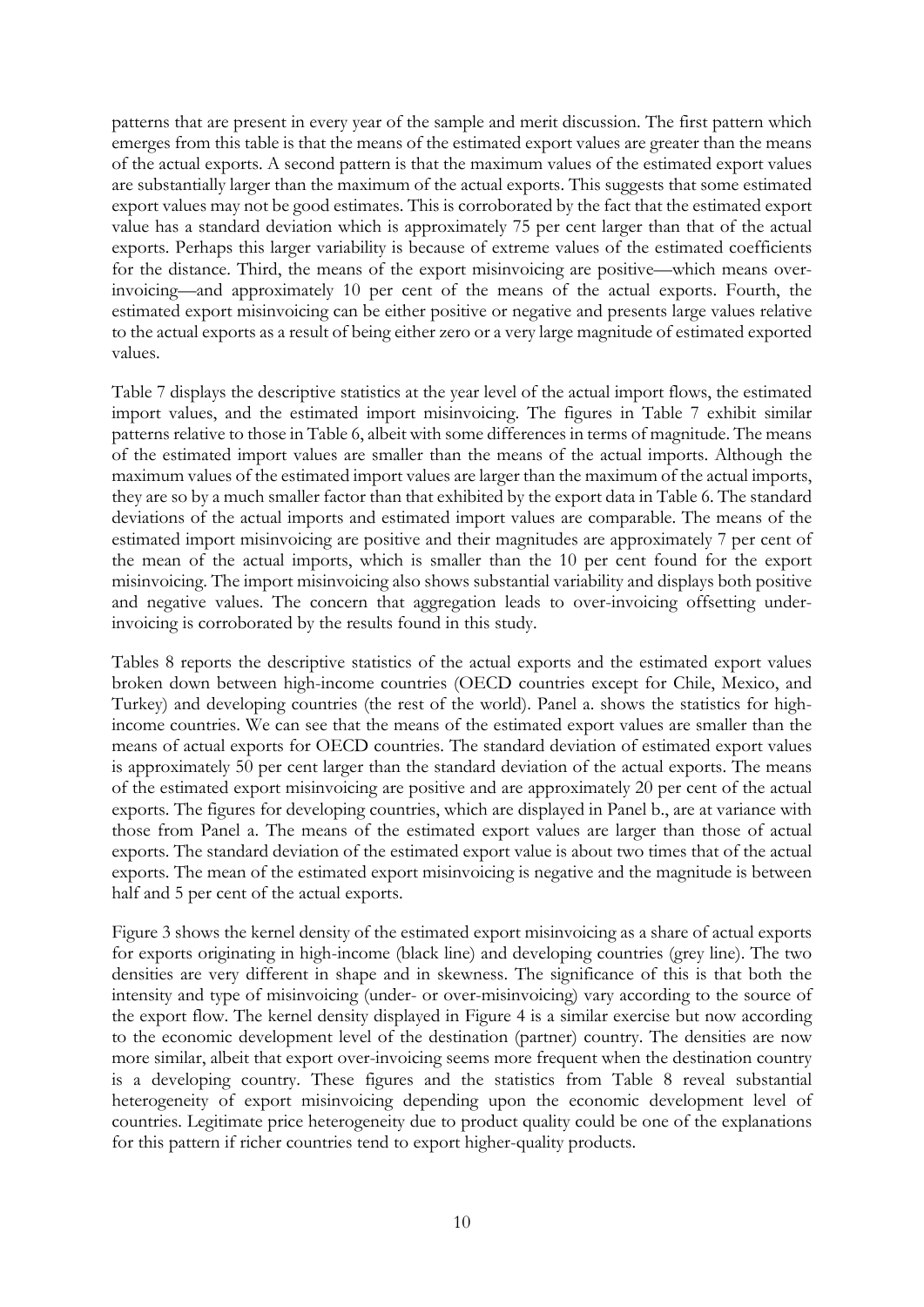The analysis now turns to import misinvoicing. Table 9 presents the descriptive statistics of the actual imports and the estimated import values broken down between high-income countries and developing countries. Panel a. shows the statistics for high-income countries. The means of the actual imports are greater than the means of the estimated import values. The standard deviations of these two variables are comparable. The means of the estimated import misinvoicing have a small magnitude (below 1 per cent of the mean of the actual imports) and show mixed signs. This does not mean that there is no misinvoicing. Indeed, import misinvoicing shows a standard deviation of approximately 70 per cent of the standard deviation of the actual imports. Moving to the statistics for the developing countries in Panel b., we can see that the means of the actual imports are larger than the means of the estimated import values. Their standard deviations are of similar magnitude. The means of the estimated import misinvoicing are all positive and between 15 and 20 per cent of the mean of the actual imports. As in Panel a., estimated import misinvoicing exhibits a large standard deviation and a large range encompassing both positive and negative values. Interestingly, this pattern is at odds with the hypothesis that taste for quality is increasing in the income per capita, for instance.

Figure 5 displays the kernel density of the estimated import misinvoicing as a share of actual imports for imports heading to high-income (black line) and developing countries (grey line). The two densities seem similar except for the extreme right-hand side of the diagram, where import over-invoicing is more frequent in developing countries. Figure 6 shows the density of the estimated import misinvoicing as a share of actual imports according to the country of origin of the import flows. The density for the high-income countries has a very different shape and skewness relative to that of developing countries. More precisely, the former has a substantial mass in the negative values of import misinvoicing, while most of the mass of the latter is located in the range of positive values of misinvoicing. The significance of this is that imports originating in highincome countries are more likely to be under-invoiced, while those from developing countries tend to be over-invoiced. In summary, the statistics in Table 9 and Figures 5 and 6 reveal considerable heterogeneity in import misinvoicing depending on the countries' economic development level.

Table 10 gives the top five products in terms of estimated export over-invoicing (Panel a.) and under-invoicing (Panel b.). This ranking is populated by agricultural products such as bambara beans, minimally processed mineral products (unwrought tungsten), and manufactured products such as computer memories. As these products have a different scope for quality differentiation, this means that the estimated misinvoicing is not just capturing legitimate price heterogeneity due to product differentiation. Table 11 shows the top products according to estimated import overinvoicing (Panel a.) and under-invoicing (Panel b.). As in Table 10 this ranking is populated by products of different natures. Figure 7 presents the kernel density of import misinvoicing aggregated at the product level as a share of actual imports. Interestingly, under- and over-invoicing of imports seems equally likely. This result highlights the concern that under- and over-invoicing may cancel each other out depending on how the data are aggregated. Figure 8 shows the kernel density of export misinvoicing aggregated at the product level as a share of actual exports. This density suggests that export over-invoicing is more frequent than under-invoicing. Taken together these results point to a substantial heterogeneity of misinvoicing across products and across trade flows.

One important assumption of the methodology developed here relates to the direction of the misinvoicing being the same for the quadruple year–exporter–importer–product. Although it is not possible to assess the validity of this assumption, it would be advisable to see whether some countries present more misinvoicing in one direction or in the other. Table 12 shows the share of transactions that were estimated to be over-misinvoiced by trade flow according to economic development. The share of under-invoiced transactions is just the difference between 100 per cent and the share of over-invoiced transactions. We can see that the most frequent misinvoicing for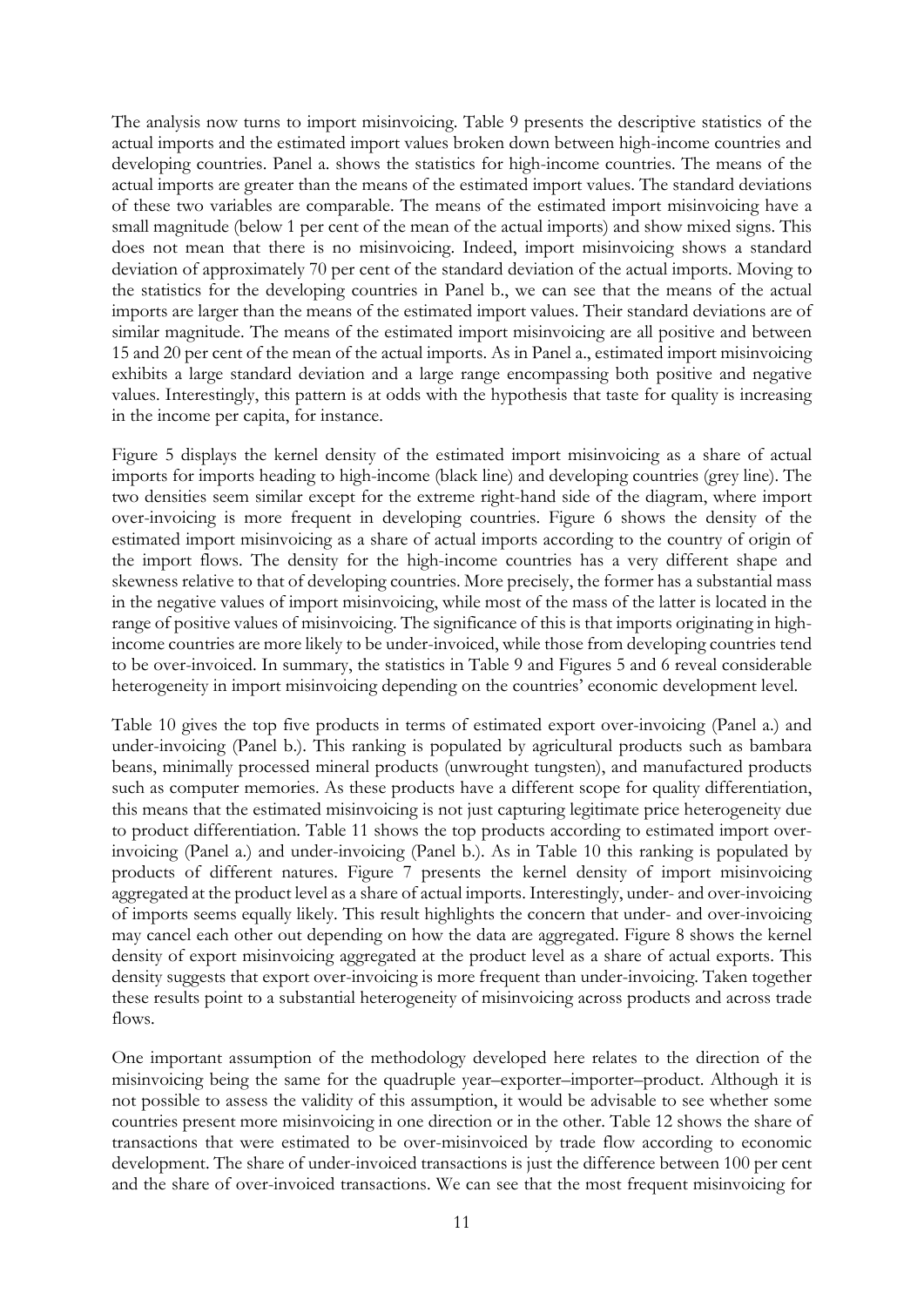developing countries' imports is over-invoicing, while for developed countries it is underinvoicing. When it comes to exports, developing countries feature a larger share of under-invoiced transactions, whereas developed countries exhibit the opposite pattern.

## **4.1 Robustness check**

The robustness check conducted here consists in assessing the sensitivity of the estimates obtained using the proposed methodology with four-digit HS-level data instead of the six-digit data used before. At this aggregation level there are 1,228 products instead of the 5,268 available at the sixdigit level. Using this aggregated data would address the misinvoicing that could take place via product misclassification (Carrère and Grigoriou 2014)—for instance ores with different concentration levels being misclassified or special steel alloys classified as standard steel. Second, this also alleviates the zero-trade observation issue. And third, this addresses the two concerns raised in the methodology section regarding the estimation bias introduced on the distance coefficient estimation due to misinvoicing and the lack of precision resulting from smaller sample sizes. These new estimates are summarized in Tables 13 and 14, which are equivalent to Tables 4 and 5 of the estimates using six-digit data, respectively. These figures exhibit less extreme maximum and minimum estimates of the transportation costs. We can also see a reduction in the dispersion of the estimated coefficients. Indeed, the figures in Table 14 suggest that the density of the estimated coefficients became more concentrated on a range of reasonable values. Figure 9 exhibits the kernel density of difference between the estimated CIF and FOB distance coefficients using four-digit HS-level data. In contrast to Figure 2, which used six-digit HS-level data, in addition to a decrease in dispersion, we can also see an increase in the mass of positive values.

## **5 Conclusions**

The unprecedented surge in international trade in recent decades may have inadvertently facilitated IFFs. These illicit flows harm the tax base and foreign currency reserves of countries and may ultimately reduce their economic growth. Such negative effects have a disproportionate impact on developing countries, and this is why a reduction in IFFs became target 16.4 of the UNSDGs.

No consensus on the definition of IFFs has yet been achieved. Based on the extant literature IFFs are defined here as cross-border transfers of financial capital in contravention of national or international laws, regardless of the legality of the origin of these financial resources. Amongst the different ways these cross-border flows take place, misinvoicing of international trade flows has attracted the attention of researchers and policy makers for several decades. Given the illegal nature of IFFs, there is no direct way of estimating their magnitudes.

This study develops a new methodology to indirectly estimate the IFFs that take place via misinvoicing of international trade in goods. This methodology features the use of publicly available data on international trade statistics and addresses many of the flaws of the existing indirect methods. In contrast to the previous methods, the methodology developed here does not rely on the assumption that misinvoicing only takes place in a certain group of countries (e.g. developing countries), whereas other countries' trade statistics are reliable. Also, it does not employ ad hoc measures of shipping costs. To avoid such flaws this study employs a gravity equation to estimate shipping costs at the product level and uses these estimates to obtain an estimate of misinvoiced values.

The publicly available UN Comtrade international trade data for 2013–16 were used to illustrate the methodology. The estimated export and import misinvoicing values indicate that the trade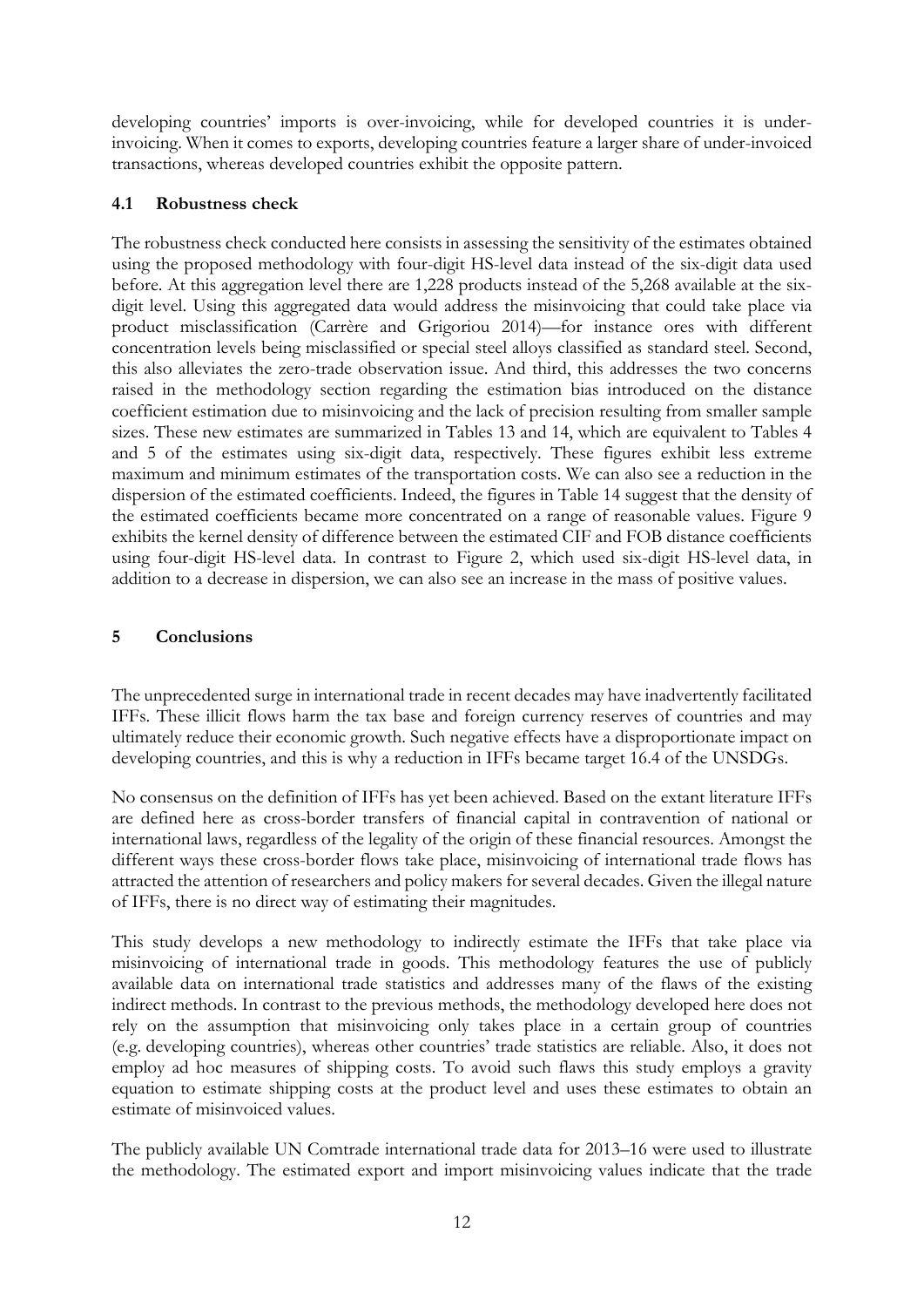misinvoicing phenomenon is present across both developed and developing countries. Also, an exporter (or importer) may over-invoice for some destinations (or source countries) and underinvoice for others. At the product level the results indicate that under-invoicing of imports is as frequent as over-invoicing of imports, while over-invoicing is much more frequent for exports. These results justify the concerns raised by many observers about the extant methodologies for estimating misinvoicing using mirror trade data.

Despite the advancements introduced by the proposed methodology, it is important to understand its limitations. Most importantly, part of the estimated misinvoicing could be due to factors other than IFFs such as product misclassification, or legitimate price heterogeneity due to quality differentiation. Also, the time lag between the recording of exports and imports due to transit time can lead to the same transaction being declared in different calendar years. This means that the results obtained via the methodology proposed here should be cautiously interpreted as an upper bound of misinvoicing. Still, they are useful for pointing to trade flows that merit careful scrutiny by authorities.

#### **References**

- Addison, T., M. Niño-Zarazúa, and J. Pirttilä (2018). 'Fiscal Policy, State Building and Economic Development'. *Journal of International Development*, 30(2): 161–72. <https://doi.org/10.1002/jid.3355>
- Baier, S. L., and J.H. Bergstrand (2007). 'Do Free Trade Agreements Actually Increase Members' International Trade?'. *Journal of International Economics*, 71(1): 72–95. <https://doi.org/10.1016/j.jinteco.2006.02.005>
- Bhagwati, J.N. (1964). 'On the Underinvoicing of Imports'. *Bulletin of Oxford University Institute of Economics and Statistics*, 27(4): 389–97. <https://doi.org/10.1111/j.1468-0084.1964.mp27004007.x>
- Carbonnier, G., and A.Z. de Cadena (2015). 'Commodity Trading and Illicit Financial Flows'. *International Development Policy*. Available at: <http://journals.openedition.org/poldev/2054> (accessed 10 July 2021).
- Carrère, C., and C. Grigoriou (2014). 'Can Mirror Data Help to Capture Informal International Trade?' Policy Issues in International Trade and Commodities Research Study Series 65. New York, NY: UNCTAD.
- CEPII (2021). 'The CEPII Gravity Database'. Paris: CEPII. Available at: [http://www.cepii.fr/CEPII/en/bdd\\_modele/presentation.asp?id=8](http://www.cepii.fr/CEPII/en/bdd_modele/presentation.asp?id=8) (accessed: 7 February 2021).
- Cobham, A., and P. Janský (2020). Estimating Illicit Financial Flows: A Critical Guide to the Data, Methodologies, and Findings. Oxford: Oxford University Press <https://doi.org/10.1093/oso/9780198854418.001.0001>
- Comtrade (2021). 'The UN Comtrade Database'. New York, NY: United Nations. Available at: <https://comtrade.un.org/> (accessed 21 February 2021).
- de Boyrie, M.E., S.J. Pak, and J.S. Zdanowicz (2005). 'The Impact of Switzerland's Money Laundering Law on Capital Flows Through Abnormal Pricing in International Trade'. *Applied Financial Economics*, 15(4): 217–30. <https://doi.org/10.1080/0960310042000313200>
- Egger, P. (2005). 'Alternative Techniques for Estimation of Cross-section Gravity Models'. *Review of International Economics*, 13(5): 881–91. <https://doi.org/10.1111/j.1467-9396.2005.00542.x>
- Fernández-Val, I., and M. Weidner (2016). 'Individual and Time Effects in Nonlinear Panel Models with Large *N, T'*. *Journal of Econometrics*, 192(1): 291–312. <https://doi.org/10.1016/j.jeconom.2015.12.014>
- Forstater, M. (2018). 'Illicit Financial Flows, Trade Misinvoicing, and Multinational Tax Avoidance: The Same or Different?'. CGD Policy Paper. Washington, DC: Center for Global Development.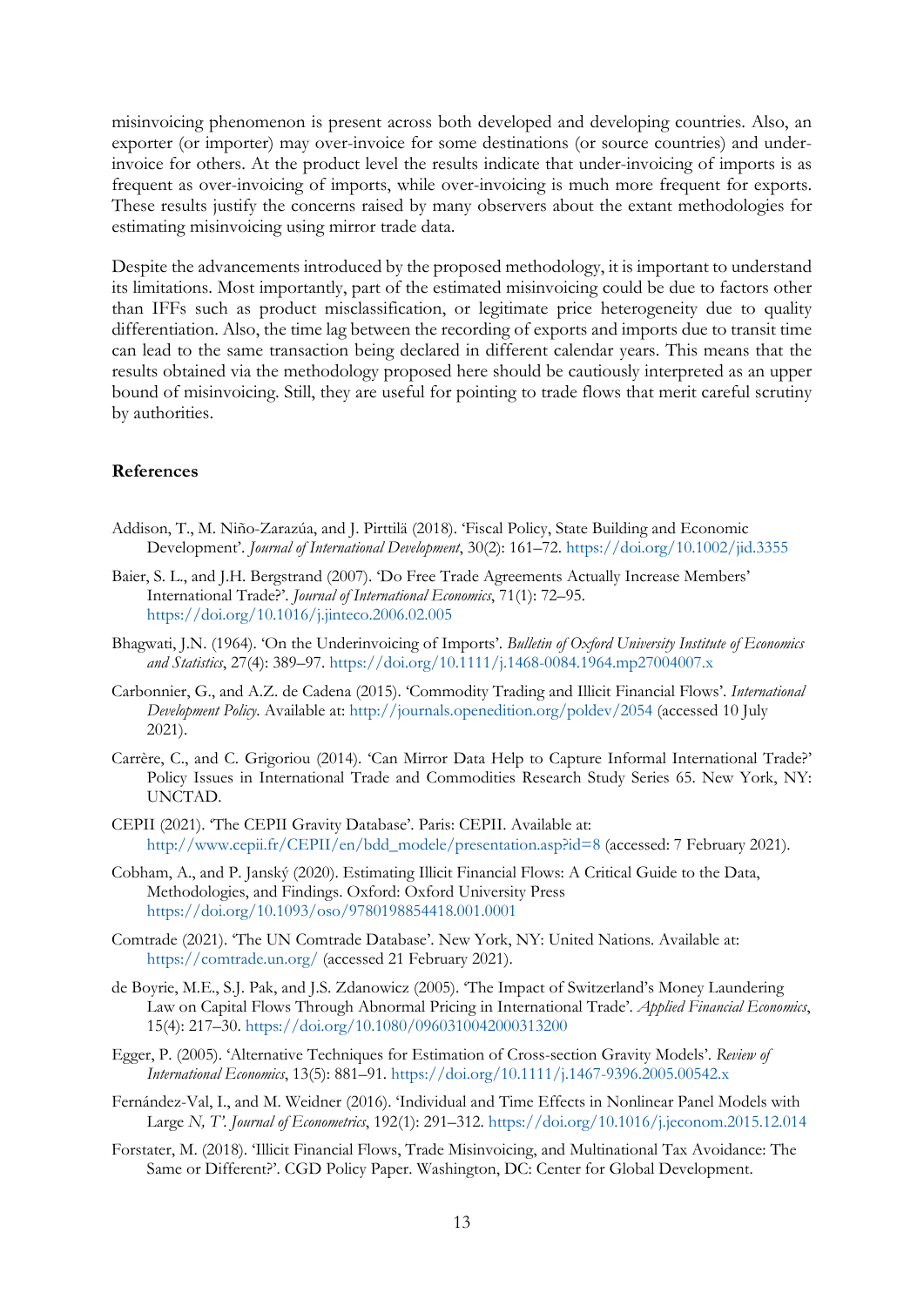Available at: [https://www.cgdev.org/publication/illicit-financial-flows-trade-misinvoicing-and](https://www.cgdev.org/publication/illicit-financial-flows-trade-misinvoicing-and-multinational-taxavoidance)[multinational-taxavoidance](https://www.cgdev.org/publication/illicit-financial-flows-trade-misinvoicing-and-multinational-taxavoidance) (accessed 10 July 2021).

- Gaulier, G., and S. Zignago (2010). 'BACI: International Trade Database at the Product-Level (The 1994- 2007 Version)'. CEPII Working Paper, 2010-23, October. Paris: CEPII. <https://doi.org/10.2139/ssrn.1994500>
- Gervais, A. (2019). 'Indirect Measures of Trade Costs: Limitations and Caveats'. *Economics Letters*, 176: 96– 102. <https://doi.org/10.1016/j.econlet.2018.12.027>
- Head, K., and T. Mayer (2014). 'Gravity Equations: Workhorse, Toolkit, and Cookbook'. *Handbook of International Economics*, 4: 131–95. <https://doi.org/10.1016/B978-0-444-54314-1.00003-3>
- Hong, K.P., and S.J. Pak (2017). 'Estimating Trade Misinvoicing from Bilateral Trade Statistics: The Devil is in the Details'. *The International Trade Journal*, 31(1): 3–28. <https://doi.org/10.1080/08853908.2016.1202160>
- Hummels, D., and A. Skiba (2004). 'Shipping the Good Apples Out? An Empirical Confirmation of the Alchian‐Allen Conjecture' *Journal of Political Economy*, 112(6): 1384–402. <https://doi.org/10.1086/422562>
- Kar, D., and J. Spanjers (2014). 'Illicit Financial Flows from Developing Countries: 2003–2012'. Global Financial Integrity [online]. Available at: [https://gfintegrity.org/report/2014-global-report-illicit](https://gfintegrity.org/report/2014-global-report-illicit-financial-flows-from-developing-countries-2003-2012/)[financial-flows-from-developing-countries-2003-2012/](https://gfintegrity.org/report/2014-global-report-illicit-financial-flows-from-developing-countries-2003-2012/) (accessed 10 July 2021).
- Kellenberg, D., and A. Levinson (2019) 'Misreporting Trade: Tariff Evasion, Corruption, and Auditing Standards'. *Review of International Economics*, 27: 106–29.<https://doi.org/10.1111/roie.12363>
- Limão, N., and A.J. Venables (2001). 'Infrastructure, Geographical Disadvantage, Transport Costs, and Trade'. *The World Bank Economic Review*, 15(3): 451–79. <https://doi.org/10.1093/wber/15.3.451>
- Magee, C. (2008). 'New Measures of Trade Creation and Trade Diversion' *Journal of International Economics*, 75(2): 349–62.
- Morgenstern, O. (1950). *On the Accuracy of Economic Observations*. Princeton, NJ: Princeton University Press.
- Ndikumana, L. (2016). *Trade Misinvoicing in Primary Commodities in Developing Countries: The Cases of Chile, Cote d'Ivoire, Nigeria, South Africa and Zambia*. Geneva: UNCTAD.
- Nitsch, V. (2017). 'Trade Misinvoicing in Developing Countries'. CGD Policy Paper 103. Washington, DC: Center for Global Development.
- OECD (2014). *Illicit Financial Flows from Developing Countries: Measuring OECD Responses*. Paris: Organization for Economic Cooperation and Development.<https://doi.org/10.1787/9789264203501-en>
- Santos Silva, J.M.C., and S. Tenreyro (2006). 'The Log of Gravity'. *Review of Economics and Statistics*, 88(4): 641–58. <https://doi.org/10.1162/rest.88.4.641>
- Santos Silva, J.M.C., and S. Tenreyro (2010). 'On the Existence of the Maximum Likelihood Estimates in Poisson Regression'. *Economics Letters*, 107(2): 310–12. <https://doi.org/10.1016/j.econlet.2010.02.020>
- Spanjers, J., and M. Salomon (2017). *Illicit Financial Flows to and from Developing Countries: 2005–2014*. Washington DC, USA: Global Financial Integrity.
- United Nations (2016). *Coherent Policies for Combating Illicit Financial Flows* (in association with the OECD). Inter-agency Task Force on Financing for Development Issue Brief. Available at: [https://www.un.org/esa/ffd/wp-content/uploads/2016/01/Coherent-policies-for-combatting-](https://www.un.org/esa/ffd/wp-content/uploads/2016/01/Coherent-policies-for-combatting-Illicit-Financial-Flows_UNODC-OECD_IATF-Issue-Brief.pdf)[Illicit-Financial-Flows\\_UNODC-OECD\\_IATF-Issue-Brief.pdf](https://www.un.org/esa/ffd/wp-content/uploads/2016/01/Coherent-policies-for-combatting-Illicit-Financial-Flows_UNODC-OECD_IATF-Issue-Brief.pdf) (accessed 10 July 2021).
- World Bank (2016). 'The World Bank Group's Response to Illicit Financial Flows: A Stocktaking'. Board Report 104568. Washington, DC: The World Bank. Available at: [http://documents.worldbank.org/curated/en/502341468179035132/pdf/104568-BR-SecM2016-](http://documents.worldbank.org/curated/en/502341468179035132/pdf/104568-BR-SecM2016-0112-IDASecM2016-0071-IFC-SecM2016-00423-MIGA-SecM2016-0044-Box394878B-PUBLIC-disclosed-4-5-16.pdf) [0112-IDASecM2016-0071-IFC-SecM2016-00423-MIGA-SecM2016-0044-Box394878B-PUBLIC](http://documents.worldbank.org/curated/en/502341468179035132/pdf/104568-BR-SecM2016-0112-IDASecM2016-0071-IFC-SecM2016-00423-MIGA-SecM2016-0044-Box394878B-PUBLIC-disclosed-4-5-16.pdf)[disclosed-4-5-16.pdf](http://documents.worldbank.org/curated/en/502341468179035132/pdf/104568-BR-SecM2016-0112-IDASecM2016-0071-IFC-SecM2016-00423-MIGA-SecM2016-0044-Box394878B-PUBLIC-disclosed-4-5-16.pdf) (accessed 10 July 2021).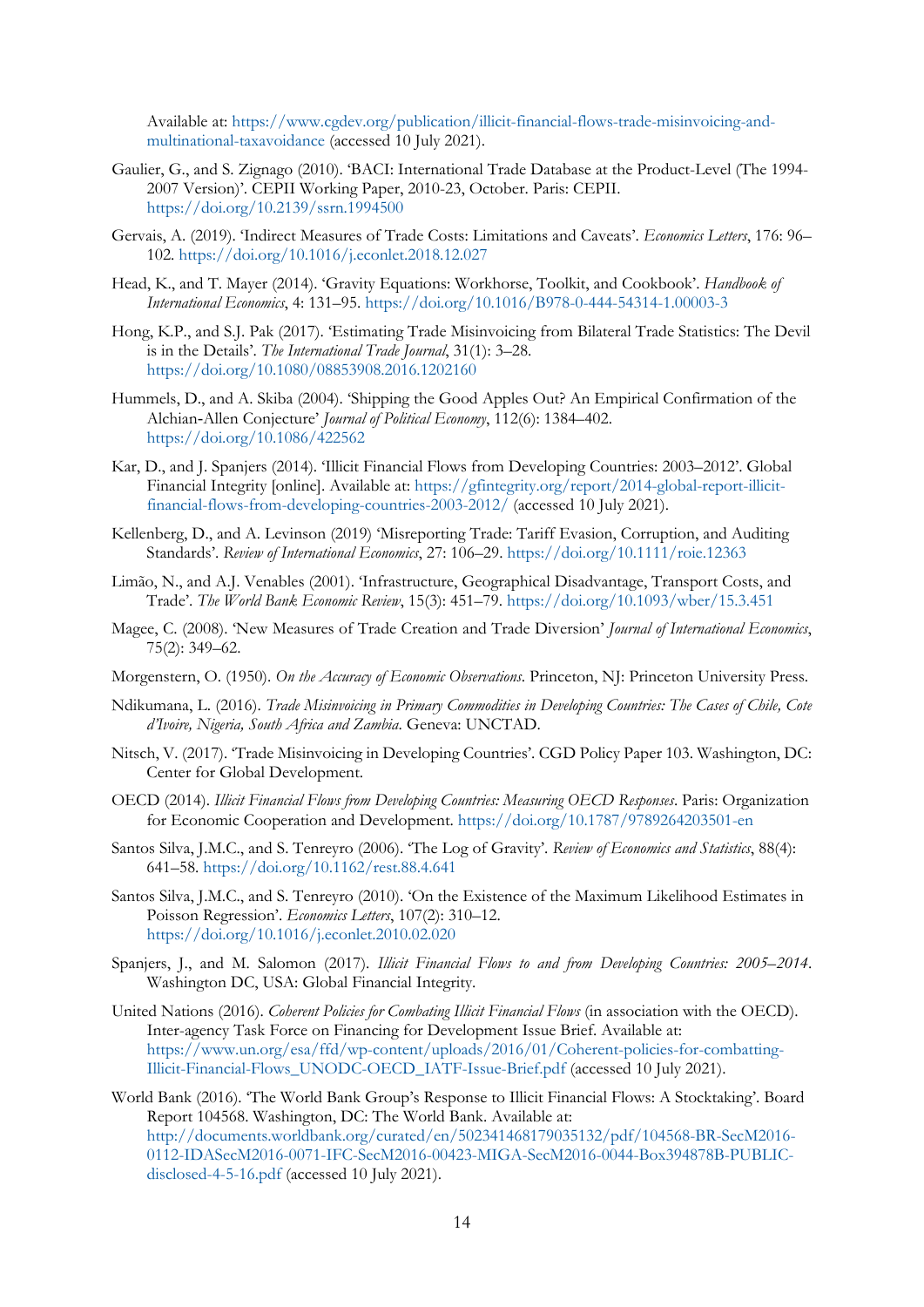Yalta, A.Y., and I. Demir (2010). 'The Extent of Trade Mis-Invoicing in Turkey: Did Post-1990 Policies Matter?'. *Journal of Economic Cooperation and Development*, 31(3): 41–66.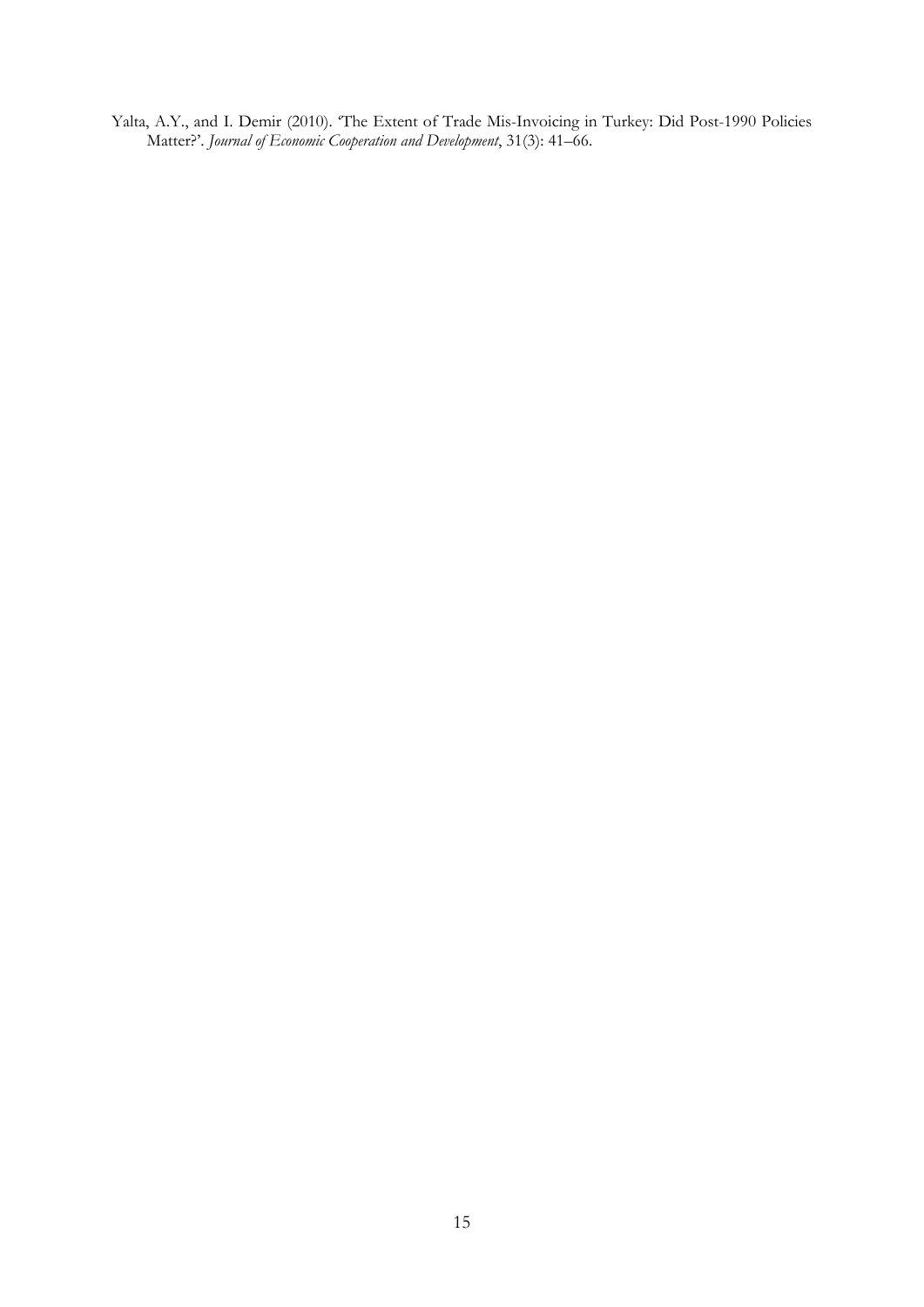#### **Figures and tables**



Figure 1: Kernel density of the CIF and the FOB distance estimated coefficients using six-digit HS-level data

kernel = epanechnikov, bandwidth = 0.0557

Source: author's calculations based on UN Comtrade data and CEPII gravity data.

Figure 2: Kernel density of the difference between the estimated CIF and FOB distance coefficients using using six-digit HS-level data



## Difference between CIF and FOB distance coefficients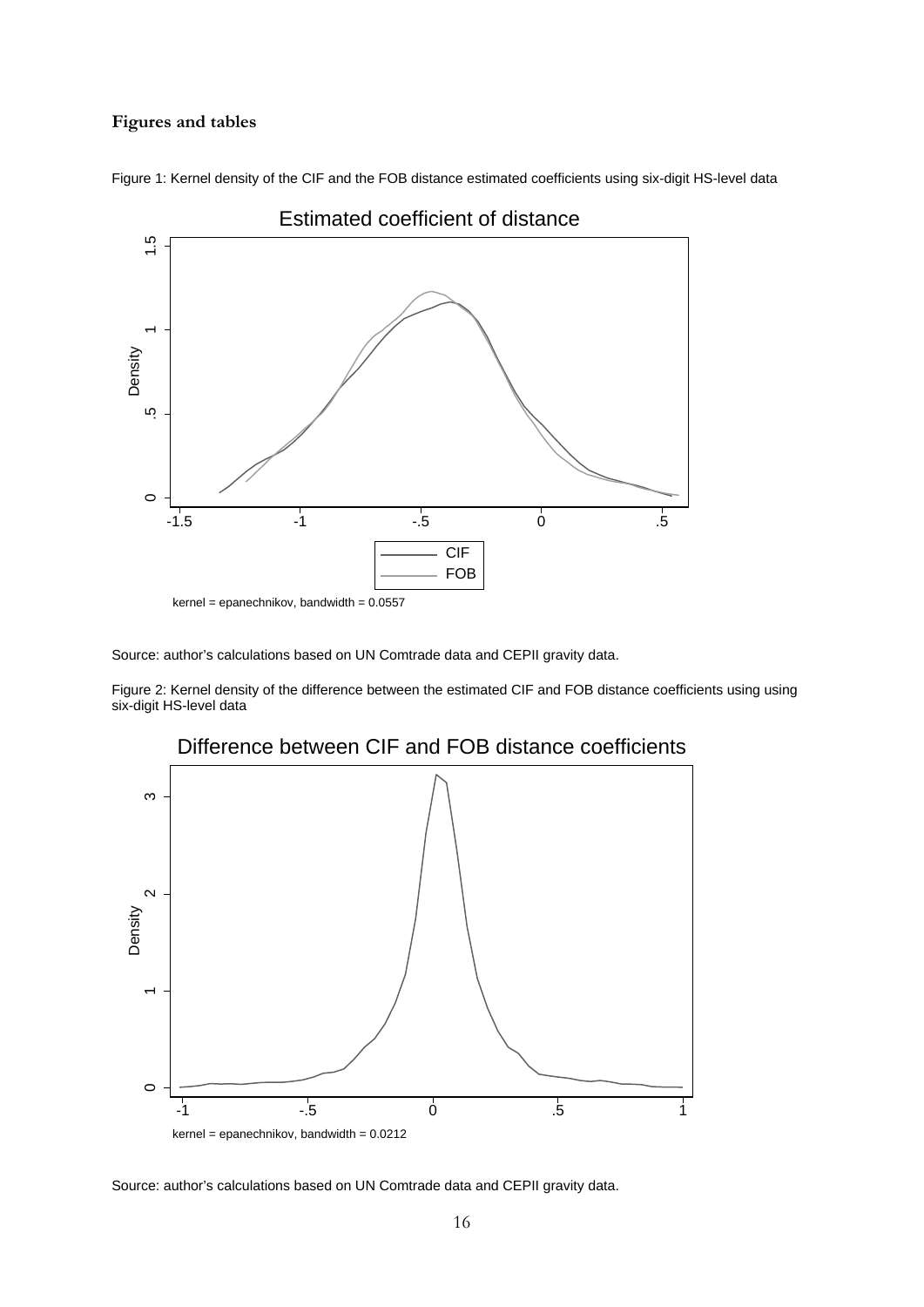Figure 3: Kernel density of export misinvoicing as a share of actual exports according to exporter (reporter) country economic development level using six-digit HS-level data



 $kernel = epanechnikov, bandwidth = 0.1066$ 

Source: author's calculations based on UN Comtrade data and CEPII gravity data.

Figure 4: Kernel density of export misinvoicing as a share of actual exports according to importer (partner) country economic development level using six-digit HS-level data



 $kernel = epanechnikov, bandwidth = 0.1212$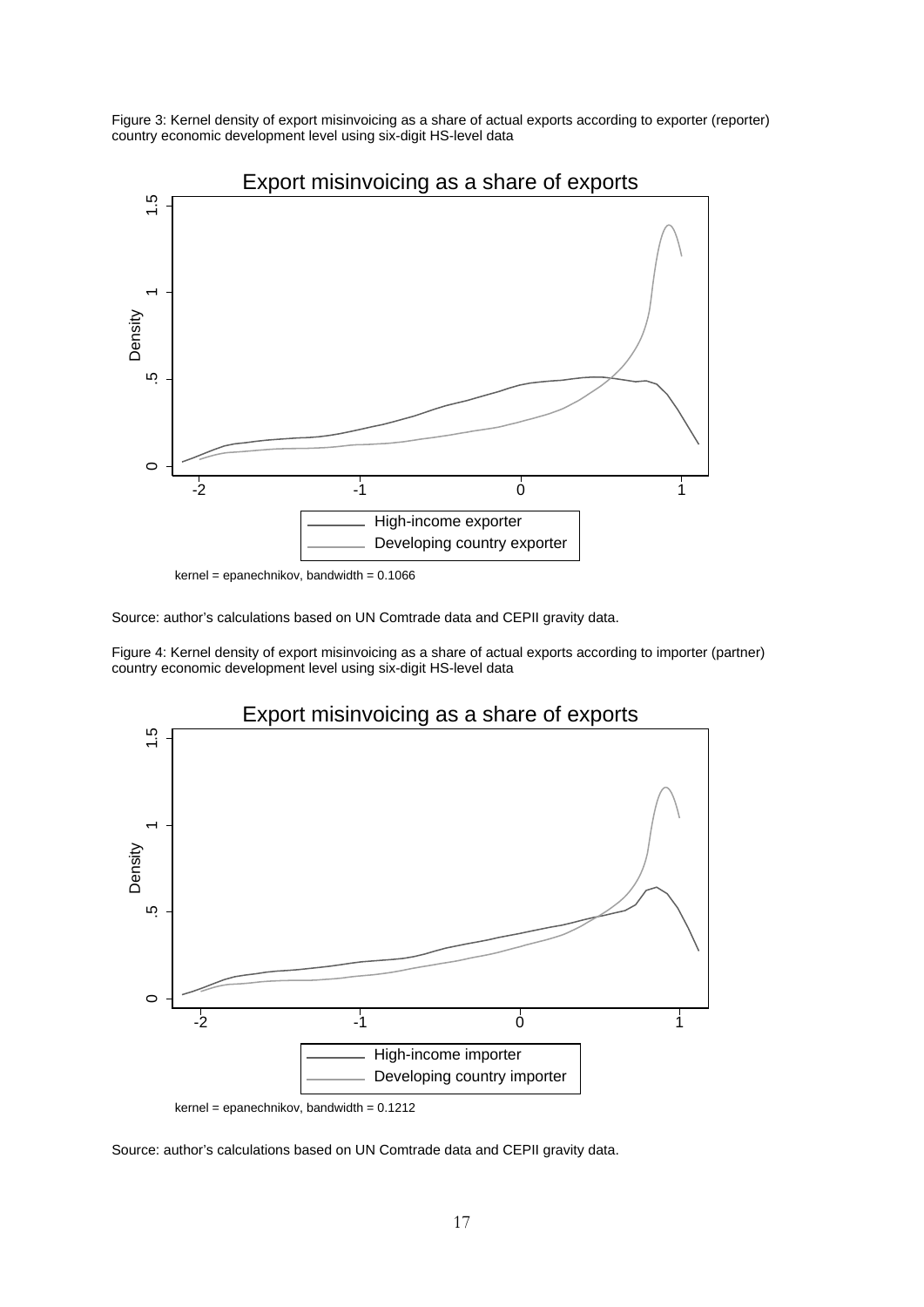Figure 5: Kernel density of import misinvoicing as a share of actual exports according to importer (reporter) country economic development level using six-digit HS-level data



 $kernel = epanechnikov, bandwidth = 0.1121$ 

Source: author's calculations based on UN Comtrade data and CEPII gravity data.

Figure 6: Kernel density of import misinvoicing as a share of actual exports according to exporter (partner) country economic development level using six-digit HS-level data



 $kernel = epanechnikov, bandwidth = 0.1107$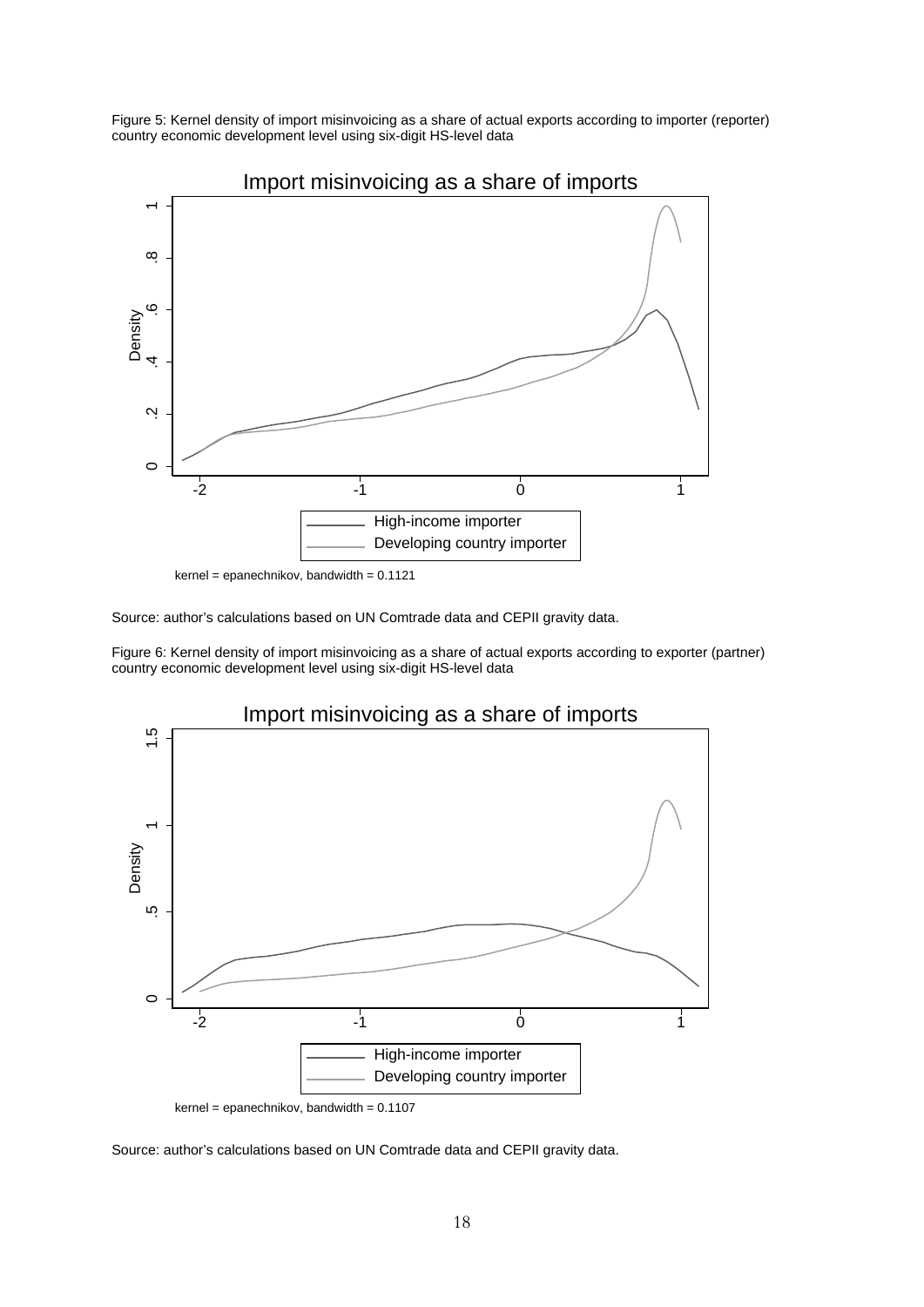Figure 7: Kernel density of import misinvoicing aggregated at the product level as a share of actual imports using six-digit HS-level data



Product-level import misinvoicing as a share of imports

Source: author's calculations based on UN Comtrade data and CEPII gravity data.

Figure 8: Kernel density of export misinvoicing aggregated at the product level as a share of actual exports using six-digit HS-level data

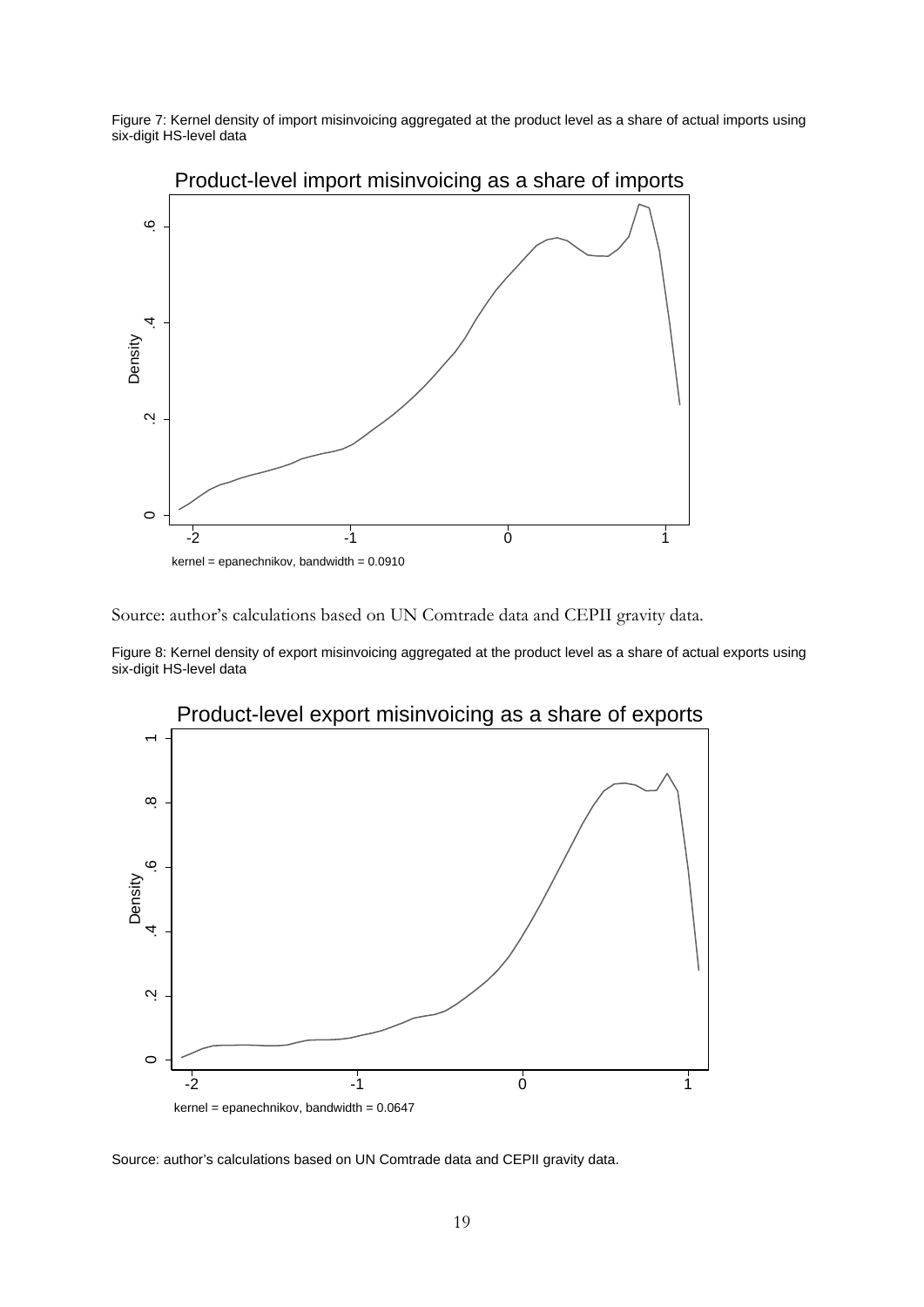Figure 9: Kernel density of the difference between the estimated CIF and FOB distance coefficients using fourdigit HS-level data

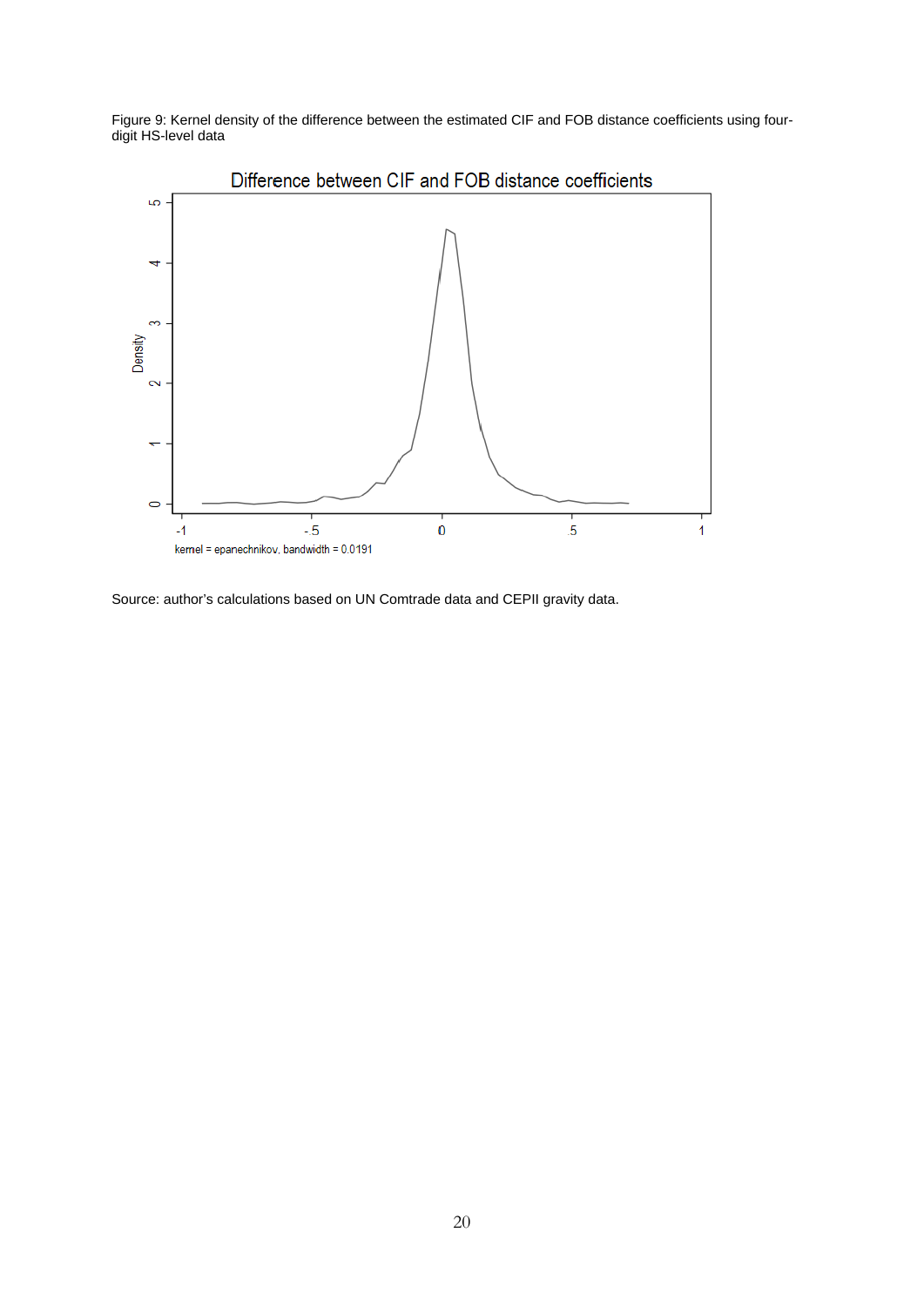| Numeric ISO code | Partner                                | Three-letter ISO code |
|------------------|----------------------------------------|-----------------------|
| 0                | World                                  | WLD                   |
| 490              | Other Asia, nes                        |                       |
| 899              | Areas, nes                             |                       |
| 568              | Other Europe, nes                      |                       |
| 837              | <b>Bunkers</b>                         |                       |
| 839              | <b>Special Categories</b>              |                       |
| 527              | Oceania, nes                           |                       |
| 838              | Free Zones                             |                       |
| 10               | Antarctica                             | ATA                   |
| 260              | Fr. South Antarctic Terr.              | <b>ATF</b>            |
| 577              | Other Africa, nes                      |                       |
| 473              | LAIA, nes                              |                       |
| 637              | North America and Central America, nes |                       |
| 80               | Br. Antarctic Terr.                    |                       |
|                  |                                        |                       |

Table 1: Partner countries removed from the raw Comtrade international trade data

Source: UN Comtrade data.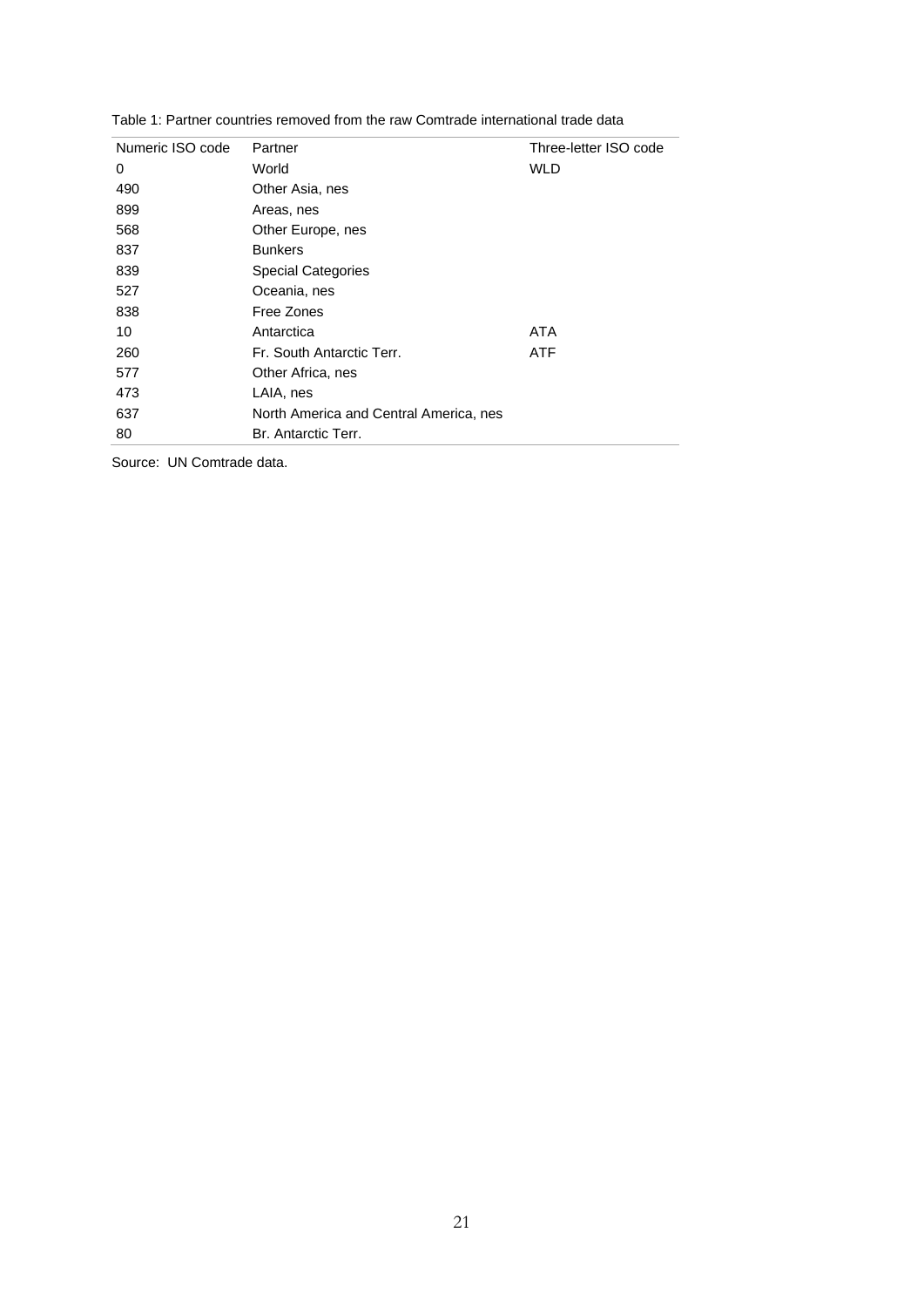Table 2: Descriptive statistics of Comtrade international trade data

Panel a. Raw data

| Trade flow | Year | Obs.      | Mean  | Std. Dev. | Minimum | Maximum   |
|------------|------|-----------|-------|-----------|---------|-----------|
| Imports    | 2013 | 7,630,988 | 4.693 | 245.815   | 0       | 279,485.1 |
| Imports    | 2014 | 8,894,711 | 4.155 | 214.462   | 0       | 253,228.7 |
| Imports    | 2015 | 8,955,316 | 3.598 | 160.603   | 0       | 134,342.9 |
| Imports    | 2016 | 8,885,925 | 3.522 | 152.189   | 0       | 116,660.7 |
| Exports    | 2013 | 7,387,952 | 4.854 | 264.921   | 0       | 293,994.6 |
| Exports    | 2014 | 7,762,710 | 4.756 | 244.728   | 0       | 250,522.8 |
| Exports    | 2015 | 7,944,171 | 4.028 | 185.265   | 0       | 160,892   |
| Exports    | 2016 | 7,935,296 | 3.917 | 179.017   | 0       | 161,065.1 |
|            |      |           |       |           |         |           |

Panel b. Removed reporters and partners from Table 1

| Trade flow     | Year | Obs.      | Mean  | Std. Dev. | <b>Minimum</b> | Maximum   |
|----------------|------|-----------|-------|-----------|----------------|-----------|
| Imports        | 2013 | 6,823,869 | 2.488 | 99.031    | 0              | 78,481.79 |
| Imports        | 2014 | 7,891,515 | 2.22  | 86.602    | 0              | 85,646.6  |
| Imports        | 2015 | 7,977,846 | 1.912 | 66.176    | 0              | 49,884.65 |
| Imports        | 2016 | 7,921,863 | 1.856 | 62.282    | 0              | 38,935.52 |
| Exports        | 2013 | 6,784,514 | 2.412 | 88.248    | 0              | 78,396.09 |
| Exports        | 2014 | 7,093,703 | 2.379 | 81.578    | 0              | 85,197.09 |
| Exports        | 2015 | 7,270,324 | 2.047 | 65.859    | 0              | 49,685.57 |
| <b>Exports</b> | 2016 | 7,269,021 | 1.996 | 62.687    | 0              | 38,841.16 |
|                |      |           |       |           |                |           |

Panel c. Reported zero-trade flows in raw data

| Trade flow | Year | Reported zero-trade obs. | Share of total obs. (%) |
|------------|------|--------------------------|-------------------------|
| Imports    | 2013 | 1,456                    | 0.02                    |
| Imports    | 2014 | 2,444                    | 0.03                    |
| Imports    | 2015 | 3,756                    | 0.04                    |
| Imports    | 2016 | 4,590                    | 0.05                    |
| Exports    | 2013 | 2,667                    | 0.04                    |
| Exports    | 2014 | 3,244                    | 0.04                    |
| Exports    | 2015 | 6,785                    | 0.09                    |
| Exports    | 2016 | 7,786                    | 0.10                    |
|            |      |                          |                         |

Note: values in USD million.

Source: author's calculations based on UN Comtrade data.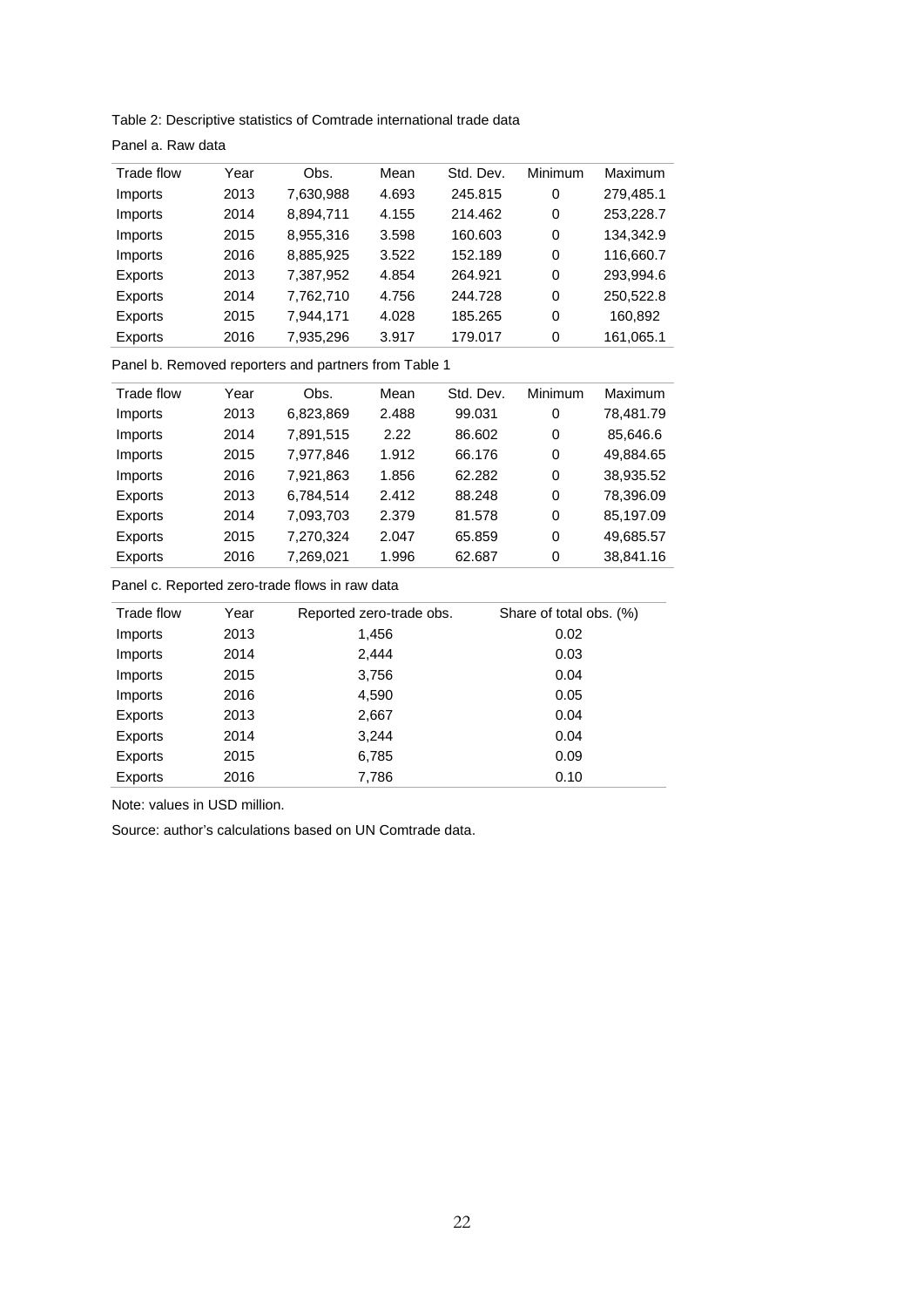Table 3: Descriptive statistics of the variables used in the gravity model estimates

| Variable                       | Obs.    | Mean     | Std. Dev. | Minimum | Maximum   |
|--------------------------------|---------|----------|-----------|---------|-----------|
| Contiguity                     | 197.184 | 0.012    | 0.110     | 0.000   | 1.000     |
| Distance between capitals (km) | 202.668 | 8.432.22 | 4.704.4   | 0.995   | 19.951.16 |
| Common official language       | 202.668 | 0.173    | 0.378     | 0.000   | 1.000     |
| Common colonizer               | 202.668 | 0.119    | 0.323     | 0.000   | 1.000     |

Source: author's computation based on CEPII gravity data.

Table 4: Descriptive statistics of the estimated coefficients of equation (1)

#### Panel a. Imports

| Variable                            | Obs.  | Mean     | Std. Dev. | Minimum   | Maximum |
|-------------------------------------|-------|----------|-----------|-----------|---------|
| Contiguity                          | 5,266 | 1.297    | 1.478     | $-21.895$ | 84.424  |
| Common official language            | 5,266 | 0.593    | 0.929     | $-6.293$  | 31.001  |
| Common colonizer                    | 5,266 | 0.809    | 1.363     | $-7.400$  | 14.129  |
| Distance (delta_cif)                | 5,266 | $-0.510$ | 0.482     | -17.088   | 3.131   |
| Std. error contiguity               | 5,266 | 0.739    | 3.762     | 0.234     | 2.730   |
| Std. error common official language | 5,266 | 0.772    | 5.435     | 0.133     | 3.944   |
| Std. error common colonizer         | 5,266 | 0.400    | 0.275     | 0.078     | 4.933   |
| Std. error distance (delta_cif)     | 5,266 | 0.143    | 0.292     | 0.012     | 2.442   |
| Panel b. Exports                    |       |          |           |           |         |
| Variable                            | Obs.  | Mean     | Std. Dev. | Minimum   | Maximum |
| Contiguity                          | 5,251 | 1.605    | 1.953     | $-5.171$  | 97.823  |
| Common official language            | 5,251 | 0.781    | 1.872     | $-4.218$  | 108.311 |
| Common colonizer                    | 5,251 | 0.570    | 1.454     | $-6.861$  | 40.414  |
| Distance (delta_fob)                | 5,251 | $-0.532$ | 0.562     | -10.487   | 12.821  |
| Std. error contiguity               | 5,251 | 1.664    | 1.205     | 0.031     | 8.750   |
| Std. error common official language | 5,251 | 0.378    | 1.436     | 0.085     | 10.42   |
| Std. error common colonizer         | 5,251 | 0.568    | 1.064     | 0.108     | 2.980   |
| Std. error distance (delta_fob)     | 5,251 | 0.241    | 0.675     | 0.062     | 12.225  |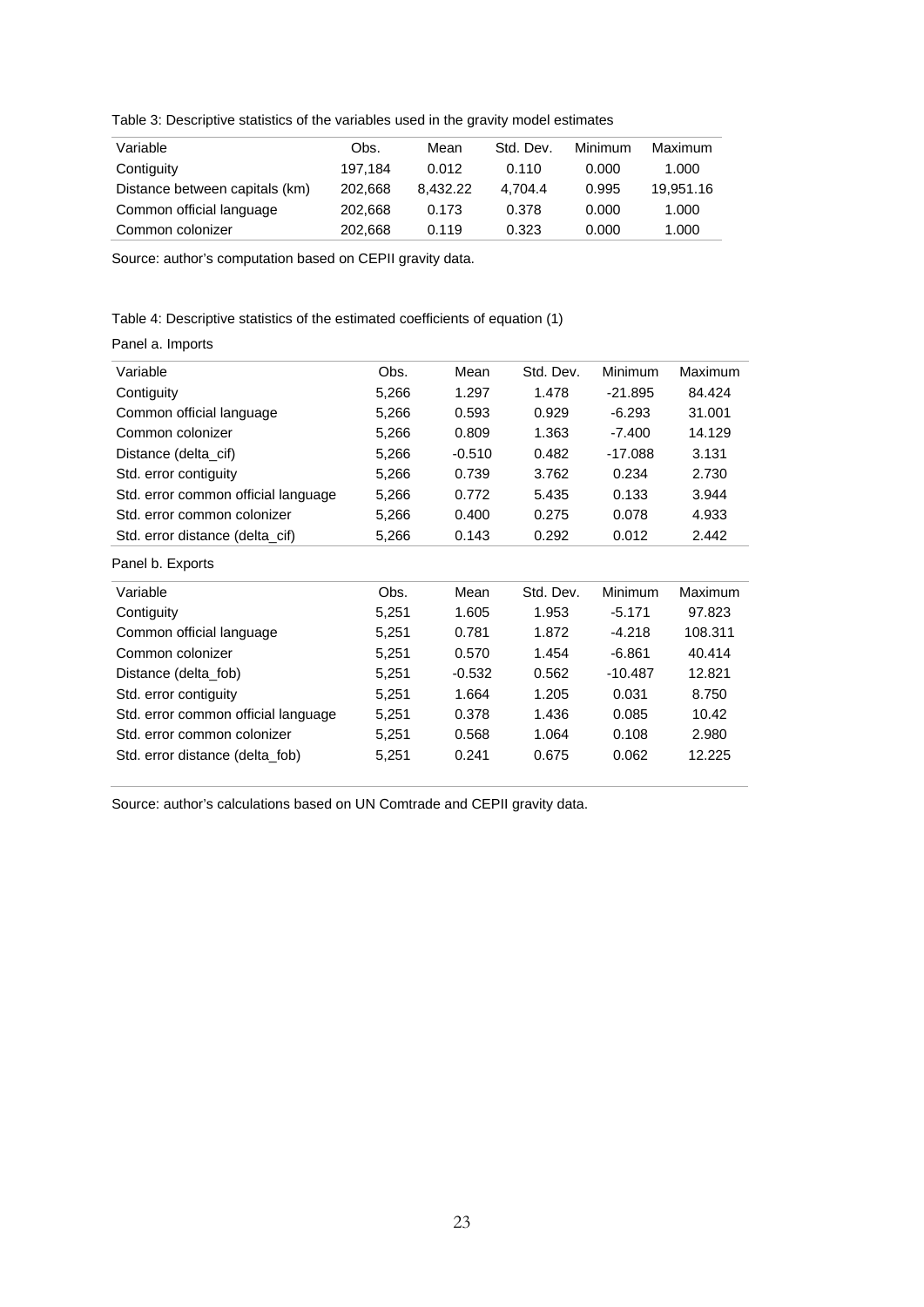|              | Delta CIF | Delta FOB | CIF - FOB |  |
|--------------|-----------|-----------|-----------|--|
| Mean         | $-0.518$  | $-0.541$  | 0.022     |  |
| Std. Dev.    | 0.536     | 0.574     | 0.469     |  |
| Variance     | 0.287     | 0.330     | 0.220     |  |
| Skewness     | $-7.158$  | $-0.606$  | $-7.492$  |  |
| Kurtosis     | 193.641   | 93.858    | 293.434   |  |
| Minimum      | -17.088   | $-10.487$ | $-14.274$ |  |
| Maximum      | 3.131     | 12.821    | 8.348     |  |
| Percentiles  |           |           |           |  |
| 1%           | $-2.012$  | $-2.261$  | $-1.037$  |  |
| 5%           | $-1.239$  | -1.281    | $-0.369$  |  |
| 10%          | $-1.020$  | $-1.034$  | $-0.221$  |  |
| 25%          | $-0.742$  | $-0.750$  | $-0.064$  |  |
| 50%          | $-0.477$  | $-0.495$  | 0.027     |  |
| 75%          | $-0.249$  | $-0.267$  | 0.117     |  |
| 90%          | $-0.026$  | $-0.060$  | 0.255     |  |
| 95%          | 0.122     | 0.096     | 0.395     |  |
| 99%          | 0.490     | 0.571     | 1.228     |  |
| Observations | 5,228     | 5,228     | 5,228     |  |

Table 5: Descriptive statistics of the estimated Delta\_cif and of the Delta\_fob

Source: author's calculations based on UN Comtrade and CEPII gravity data.

Table 6: Descriptive statistics of exports and estimated export value

| Variable                      | Year | Obs.      | Mean  | Std. Dev. | Minimum      | <b>Maximum</b> |
|-------------------------------|------|-----------|-------|-----------|--------------|----------------|
| Actual exports                | 2013 | 4,225,002 | 3.539 | 103.946   | 0.000        | 78.396.090     |
| Estimated export value        | 2013 | 4,225,002 | 3.173 | 179.538   | 0.000        | 141,989.000    |
| Estimated export misinvoicing | 2013 | 4,225,002 | 0.366 | 131.721   | $-105,071.9$ | 60.021.05      |
| Actual exports                | 2014 | 5.011.972 | 3.157 | 92.807    | 0.000        | 85.197.090     |
| Estimated export value        | 2014 | 5,011,972 | 2.794 | 168.346   | 0.000        | 138,674.100    |
| Estimated export misinvoicing | 2014 | 5,011,972 | 0.362 | 124.840   | $-102,417.4$ | 41,203.840     |
| Actual exports                | 2015 | 5,009,388 | 2.797 | 78.199    | 0.000        | 49,685.570     |
| Estimated export value        | 2015 | 5,009,388 | 2.503 | 148.765   | 0.000        | 131.231.400    |
| Estimated export misinvoicing | 2015 | 5,009,388 | 0.294 | 113.155   | $-100,083.4$ | 34.982.040     |
| Actual exports                | 2016 | 5,037,713 | 2.716 | 74.658    | 0.000        | 38,841.160     |
| Estimated export value        | 2016 | 5,037,713 | 2.442 | 144.443   | 0.000        | 118.875.800    |
| Estimated export misinvoicing | 2016 | 5.037.713 | 0.274 | 110.452   | $-91057.52$  | 36.601.220     |
|                               |      |           |       |           |              |                |

Note: values in USD million.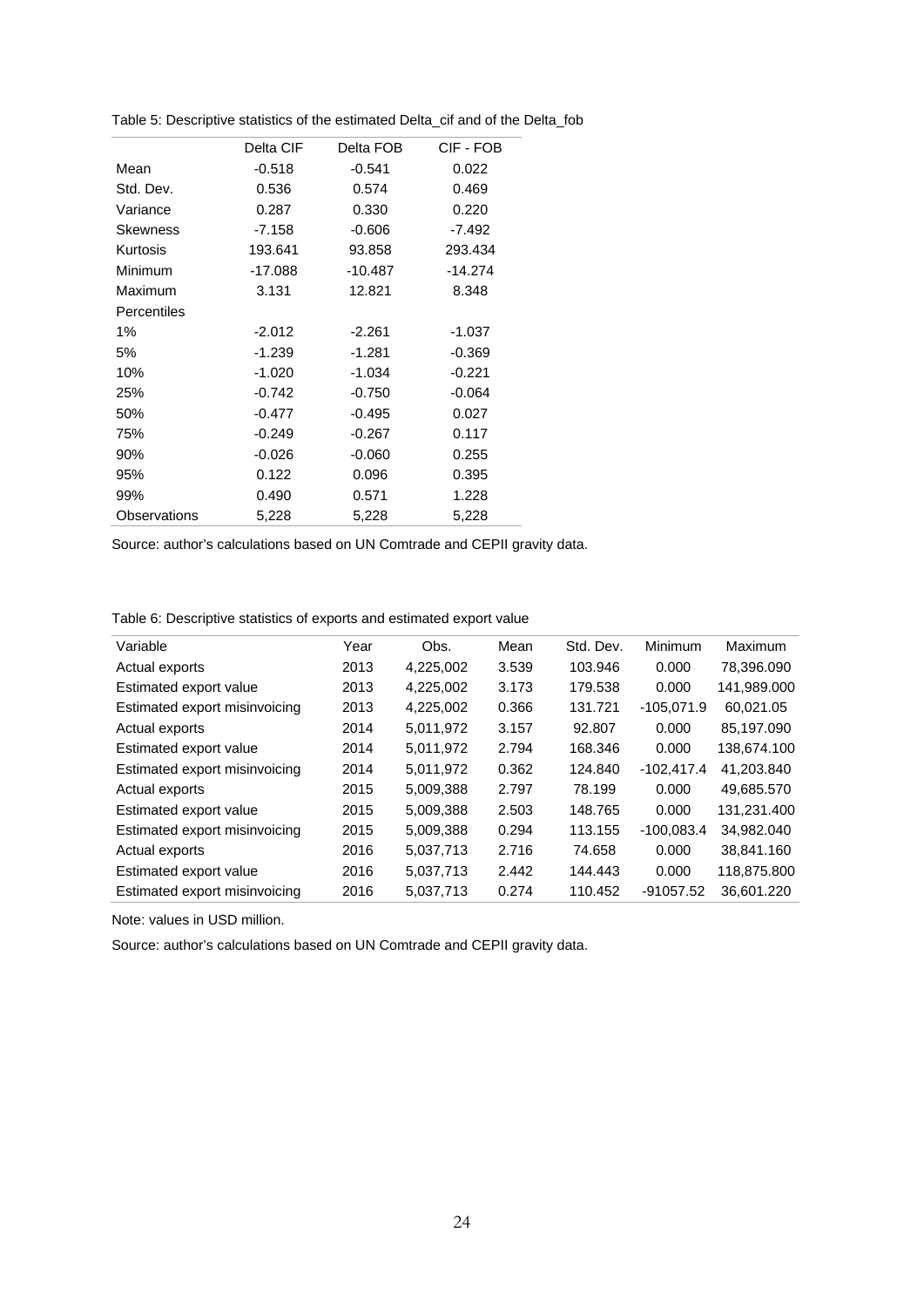Table 7: Descriptive statistics of imports and estimated import value

| Variable                      | Year | Obs.      | Mean  | Std. Dev. | Minimum      | Maximum    |
|-------------------------------|------|-----------|-------|-----------|--------------|------------|
| Actual imports                | 2013 | 4,471,366 | 3.425 | 108.018   | 0.000        | 78.481.790 |
| Estimated import values       | 2013 | 4,471,366 | 3.137 | 97.908    | 0.000        | 78,705.000 |
| Estimated import misinvoicing | 2013 | 4,471,366 | 0.289 | 100.117   | $-59,561.35$ | 62,330.240 |
| Actual imports                | 2014 | 5.319.044 | 3.031 | 94.560    | 0.000        | 85.646.600 |
| Estimated import values       | 2014 | 5.319.044 | 2.798 | 94.257    | 0.000        | 77.917.130 |
| Estimated import misinvoicing | 2014 | 5,319,044 | 0.233 | 89.069    | $-59,192.99$ | 37,459.220 |
| Actual imports                | 2015 | 5.364.224 | 2.661 | 77.020    | 0.000        | 49.884.650 |
| Estimated import values       | 2015 | 5.364.224 | 2.464 | 77.002    | 0.000        | 70.717.070 |
| Estimated import misinvoicing | 2015 | 5,364,224 | 0.196 | 73.423    | $-53,829.98$ | 35,658.810 |
| Actual imports                | 2016 | 5.311.964 | 2.591 | 73.108    | 0.000        | 38.935.520 |
| Estimated import values       | 2016 | 5.311.964 | 2.418 | 75.094    | 0.000        | 70.517.430 |
| Estimated import misinvoicing | 2016 | 5,311,964 | 0.173 | 70.432    | $-56,753.67$ | 32,156.320 |

Note: values in USD million.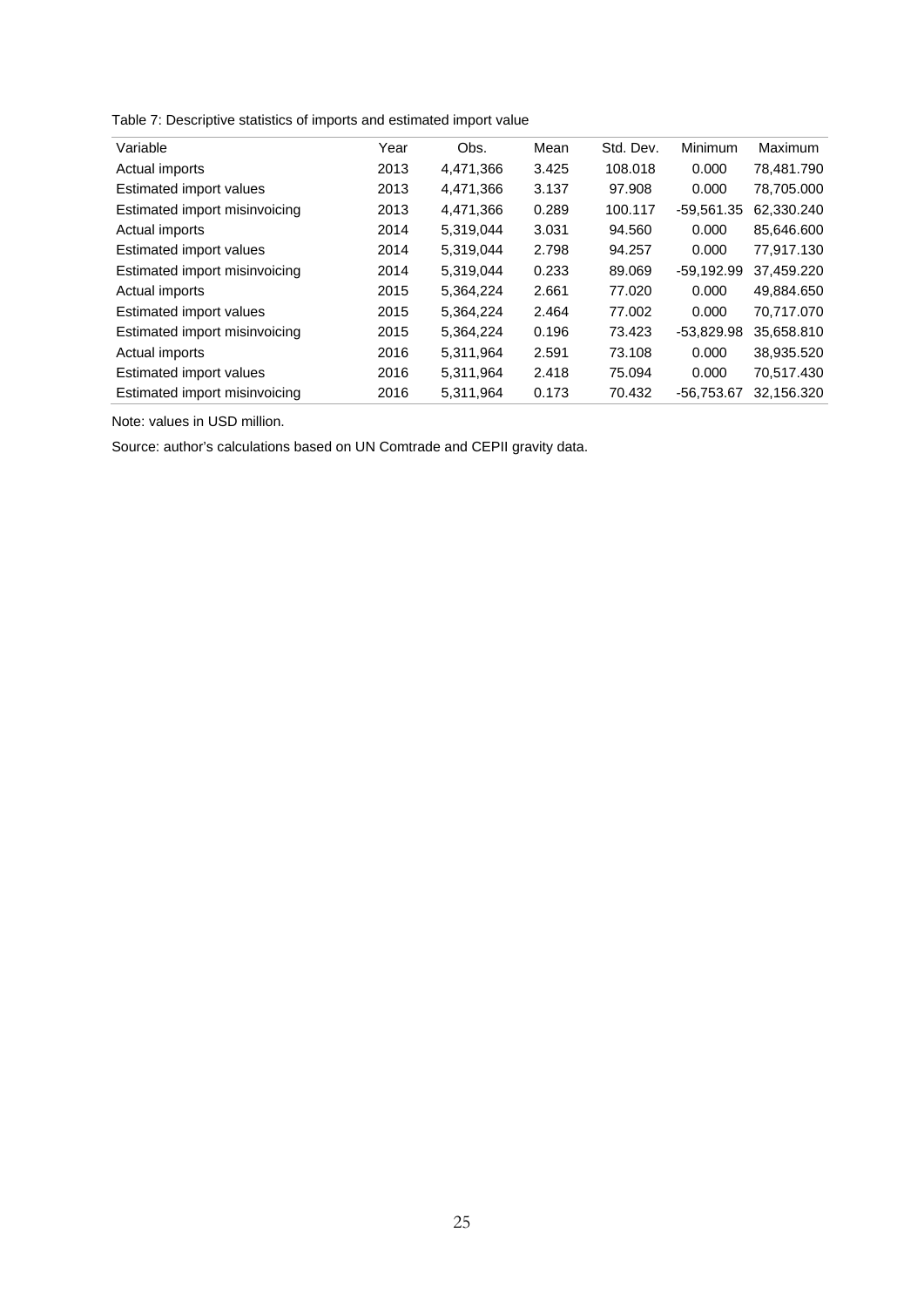Table 8: Descriptive statistics of exports and estimated export value according to economic development level

| Variable                           | Year | Obs.      | Mean     | Std. Dev. | <b>Minimum</b> | <b>Maximum</b> |
|------------------------------------|------|-----------|----------|-----------|----------------|----------------|
| Actual exports                     | 2013 | 2,673,437 | 3.369    | 100.368   | 0.000          | 78,396.090     |
| Estimated export value             | 2013 | 2,673,437 | 2.749    | 143.332   | 0.000          | 116,674.500    |
| Estimated export misinvoicing      | 2013 | 2,673,437 | 0.620    | 93.934    | $-65,925.65$   | 60,021.050     |
| Actual exports                     | 2014 | 3,034,442 | 3.048    | 86.189    | 0.000          | 85,197.090     |
| Estimated export value             | 2014 | 3,034,442 | 2.439    | 126.263   | 0.000          | 117,534.000    |
| Estimated export misinvoicing      | 2014 | 3,034,442 | 0.609    | 78.211    | $-65,351.99$   | 17,899.770     |
| Actual exports                     | 2015 | 3,038,951 | 2.694    | 69.665    | 0.000          | 49,685.570     |
| Estimated export value             | 2015 | 3,038,951 | 2.162    | 107.670   | 0.000          | 72,029.430     |
| Estimated export misinvoicing      | 2015 | 3,038,951 | 0.532    | 77.452    | $-58,312.54$   | 23,804.260     |
| Actual exports                     | 2016 | 3,051,227 | 2.656    | 66.913    | 0.000          | 38,841.160     |
| Estimated export value             | 2016 | 3,051,227 | 2.109    | 97.985    | 0.000          | 73,856.570     |
| Estimated export misinvoicing      | 2016 | 3,051,227 | 0.547    | 69.356    | $-59,225.64$   | 20,107.580     |
| Panel b. Developing countries only |      |           |          |           |                |                |
| Variable                           | Year | Obs.      | Mean     | Std. Dev. | <b>Minimum</b> | Maximum        |
| Actual exports                     | 2013 | 1,551,565 | 3.832    | 109.836   | 0.000          | 36,917.090     |
| Estimated export value             | 2013 | 1,551,565 | 3.903    | 228.856   | 0.000          | 141,989.000    |
| Estimated export misinvoicing      | 2013 | 1,551,565 | $-0.071$ | 179.004   | $-105071.9$    | 23,952.910     |
| Actual exports                     | 2013 | 1,977,530 | 3.324    | 102.131   | 0.000          | 44,185.970     |
| Estimated export value             | 2014 | 1,977,530 | 3.339    | 217.634   | 0.000          | 138,674.100    |
| Estimated export misinvoicing      | 2014 | 1,977,530 | $-0.015$ | 173.531   | $-102417.4$    | 41,203.84      |
| Actual exports                     | 2014 | 1,970,437 | 2.956    | 89.786    | 0.000          | 39,428.580     |
| Estimated export value             | 2015 | 1,970,437 | 3.029    | 195.918   | 0.000          | 131,231.400    |
| Estimated export misinvoicing      | 2015 | 1,970,437 | $-0.073$ | 152.642   | $-1,00083.4$   | 34,982.040     |
| Actual exports                     | 2015 | 1,986,486 | 2.809    | 85.194    | 0.000          | 36,977.490     |
| Estimated export value             | 2016 | 1,986,486 | 2.953    | 195.353   | 0.000          | 118,875.800    |

Estimated export misinvoicing 2016 1,986,486 -0.145 153.459 -91057.520 36,601.220

Panel a. High-income countries only

Note: values in USD million.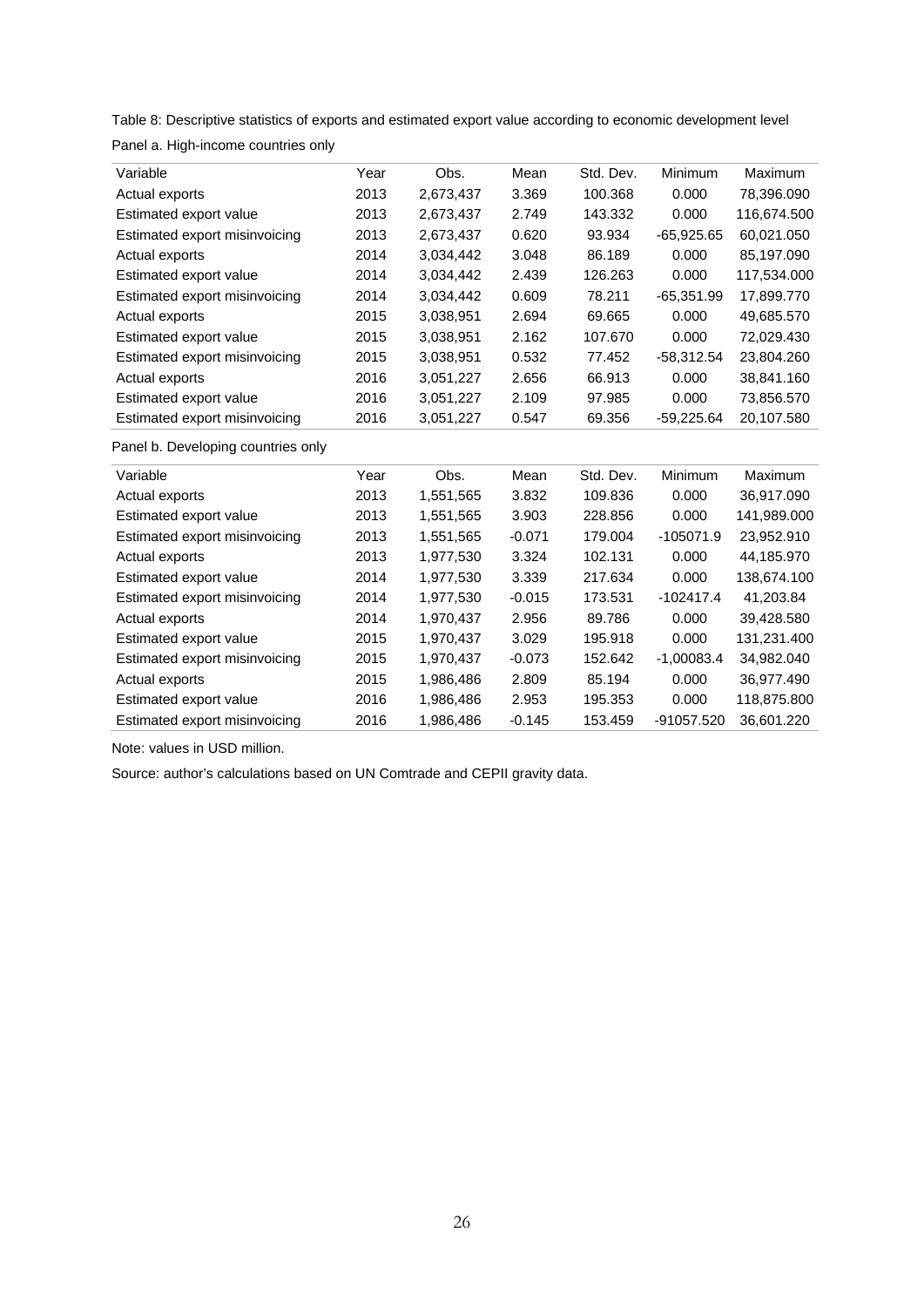Table 9: Descriptive statistics of imports and estimated import value according to economic development level

| Variable                           | Year | Obs.      | Mean     | Std. Dev. | <b>Minimum</b> | Maximum    |
|------------------------------------|------|-----------|----------|-----------|----------------|------------|
| Actual imports                     | 2013 | 1,904,359 | 4.868    | 128.484   | 0.000          | 78,481.790 |
| Estimated import values            | 2013 | 1,904,359 | 4.751    | 111.115   | 0.000          | 51,596.590 |
| Estimated import misinvoicing      | 2013 | 1.904.359 | 0.117    | 109.469   | $-40.770.17$   | 62,330.240 |
| Actual imports                     | 2014 | 1,985,024 | 4.819    | 119.838   | 0.000          | 85.646.600 |
| Estimated import values            | 2014 | 1,985,024 | 4.779    | 113.359   | 0.000          | 55,576.160 |
| Estimated import misinvoicing      | 2014 | 1,985,024 | 0.040    | 100.615   | -41,076.71     | 37,459.220 |
| Actual imports                     | 2015 | 2,080,156 | 4.106    | 93.565    | 0.000          | 49.884.650 |
| Estimated import values            | 2015 | 2,080,156 | 4.108    | 92.829    | 0.000          | 37,215.860 |
| Estimated import misinvoicing      | 2015 | 2,080,156 | $-0.001$ | 82.325    | $-33,150.39$   | 35,658.810 |
| Actual imports                     | 2016 | 2.060.741 | 4.096    | 89.614    | 0.000          | 38.935.520 |
| Estimated import values            | 2016 | 2,060,741 | 4.100    | 88.260    | 0.000          | 37,909.980 |
| Estimated import misinvoicing      | 2016 | 2,060,741 | $-0.004$ | 78.081    | $-34,099.24$   | 32,156.320 |
| Panel b. Developing countries only |      |           |          |           |                |            |
| Variable                           | Year | Obs.      | Mean     | Std. Dev. | Minimum        | Maximum    |

Panel a. High-income countries only

| Variable                      | Year | Obs.      | Mean  | Std. Dev. | Minimum      | Maximum    |
|-------------------------------|------|-----------|-------|-----------|--------------|------------|
| Actual imports                | 2013 | 2,567,007 | 2.355 | 89.858    | 0.000        | 54.925.030 |
| Estimated import values       | 2013 | 2,567,007 | 1.939 | 86.803    | 0.000        | 78,705.000 |
| Estimated import misinvoicing | 2013 | 2.567.007 | 0.416 | 92.570    | $-59,561.35$ | 46.256.770 |
| Actual imports                | 2014 | 3,334,020 | 1.966 | 75.576    | 0.000        | 54,048.450 |
| Estimated import values       | 2014 | 3,334,020 | 1.619 | 80.743    | 0.000        | 77.917.130 |
| Estimated import misinvoicing | 2014 | 3,334,020 | 0.347 | 81.421    | $-59.192.99$ | 33.549.890 |
| Actual imports                | 2015 | 3,284,068 | 1.745 | 64.360    | 0.000        | 35,605.290 |
| Estimated import values       | 2015 | 3,284,068 | 1.424 | 64.991    | 0.000        | 70.717.070 |
| Estimated import misinvoicing | 2015 | 3,284,068 | 0.322 | 67.176    | $-53,829.98$ | 30,031.530 |
| Actual imports                | 2016 | 3,251,223 | 1.637 | 60.332    | 0.000        | 35.512.930 |
| Estimated import values       | 2016 | 3,251,223 | 1.352 | 65.368    | 0.000        | 70.517.430 |
| Estimated import misinvoicing | 2016 | 3,251,223 | 0.284 | 65.120    | $-56.753.67$ | 28.800.670 |

Note: values in USD million.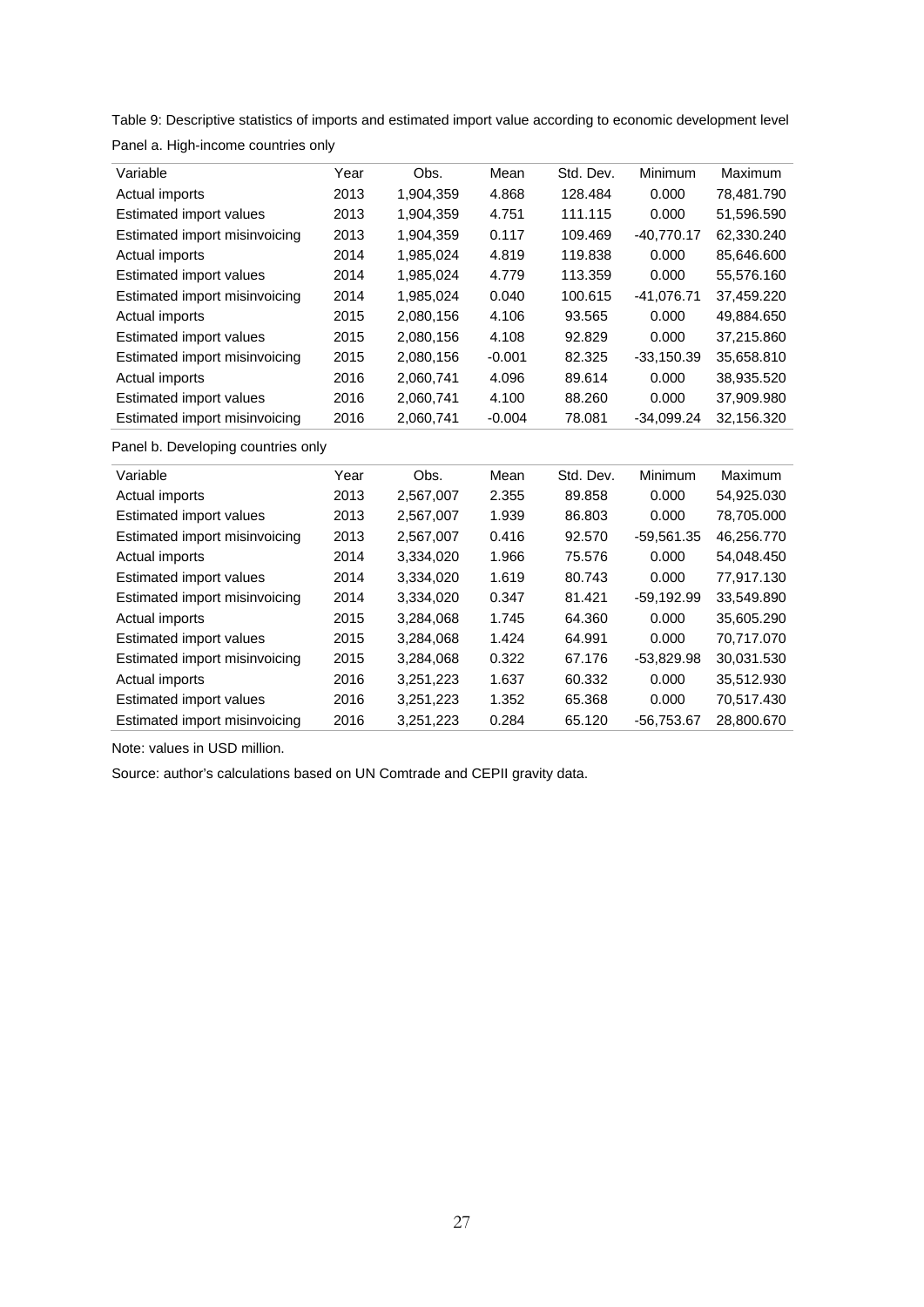Table 10: Products with the largest estimate of export misinvoicing

| Panel a. Over-invoicing |
|-------------------------|
|-------------------------|

| Year<br>HS2012<br>Description<br>Actual<br>exports<br>2014<br>Furnaces and ovens; electric, for industrial or laboratory use,<br>851420<br>492.729<br>functioning by induction or dielectric loss<br>Cement; portland, other than white, whether or not artificially coloured<br>2014<br>252329<br>6.421.582<br>2014<br>740729<br>Copper; bars, rods and profiles, of copper alloys (other than copper-<br>980.079<br>zinc base alloys)<br>2015<br>600641<br>Fabrics; knitted or crocheted fabrics, other than those of headings<br>40.318<br>60.01 to 60.04, of artificial fibres, unbleached or bleached<br>2014<br>Vegetables, leguminous; bambara beans (Vigna subterranea or<br>071334<br>1.219<br>Voandzeia subterranea), shelled, whether or not skinned or split, dried<br>Panel b. Under-invoicing<br>HS2012 Description<br>Year<br>Actual<br>exports<br>2013<br>Fluorides; other than of ammonium or sodium or aluminium<br>237.105<br>282619<br>2015<br>150.134<br>940381<br>Furniture (o/than seats) of bamboo or rattan<br>2013<br>810194<br>Tungsten, unwrought (including bars and rods obtained simply by<br>27.192<br>sintering) |                |          |            |                               |
|---------------------------------------------------------------------------------------------------------------------------------------------------------------------------------------------------------------------------------------------------------------------------------------------------------------------------------------------------------------------------------------------------------------------------------------------------------------------------------------------------------------------------------------------------------------------------------------------------------------------------------------------------------------------------------------------------------------------------------------------------------------------------------------------------------------------------------------------------------------------------------------------------------------------------------------------------------------------------------------------------------------------------------------------------------------------------------------------------------------------------------------------------|----------------|----------|------------|-------------------------------|
|                                                                                                                                                                                                                                                                                                                                                                                                                                                                                                                                                                                                                                                                                                                                                                                                                                                                                                                                                                                                                                                                                                                                                   |                |          |            | Estimated<br>export<br>values |
|                                                                                                                                                                                                                                                                                                                                                                                                                                                                                                                                                                                                                                                                                                                                                                                                                                                                                                                                                                                                                                                                                                                                                   |                |          |            | 49.350                        |
|                                                                                                                                                                                                                                                                                                                                                                                                                                                                                                                                                                                                                                                                                                                                                                                                                                                                                                                                                                                                                                                                                                                                                   |                |          |            | 644.961                       |
|                                                                                                                                                                                                                                                                                                                                                                                                                                                                                                                                                                                                                                                                                                                                                                                                                                                                                                                                                                                                                                                                                                                                                   |                |          |            | 98.518                        |
|                                                                                                                                                                                                                                                                                                                                                                                                                                                                                                                                                                                                                                                                                                                                                                                                                                                                                                                                                                                                                                                                                                                                                   |                |          |            | 4.055                         |
|                                                                                                                                                                                                                                                                                                                                                                                                                                                                                                                                                                                                                                                                                                                                                                                                                                                                                                                                                                                                                                                                                                                                                   |                |          |            | 0.123                         |
|                                                                                                                                                                                                                                                                                                                                                                                                                                                                                                                                                                                                                                                                                                                                                                                                                                                                                                                                                                                                                                                                                                                                                   |                |          |            |                               |
|                                                                                                                                                                                                                                                                                                                                                                                                                                                                                                                                                                                                                                                                                                                                                                                                                                                                                                                                                                                                                                                                                                                                                   |                |          |            | Estimated<br>export<br>values |
|                                                                                                                                                                                                                                                                                                                                                                                                                                                                                                                                                                                                                                                                                                                                                                                                                                                                                                                                                                                                                                                                                                                                                   |                |          |            | 711.143                       |
|                                                                                                                                                                                                                                                                                                                                                                                                                                                                                                                                                                                                                                                                                                                                                                                                                                                                                                                                                                                                                                                                                                                                                   |                |          |            | 449.868                       |
|                                                                                                                                                                                                                                                                                                                                                                                                                                                                                                                                                                                                                                                                                                                                                                                                                                                                                                                                                                                                                                                                                                                                                   |                |          |            | 81.459                        |
|                                                                                                                                                                                                                                                                                                                                                                                                                                                                                                                                                                                                                                                                                                                                                                                                                                                                                                                                                                                                                                                                                                                                                   | 854232<br>2016 | Memories | 88,258.312 | 264,322.84                    |
| 2013<br>Woven fabrics containing 85% or more by weight of polyester staple<br>551219<br>1.354.391<br>fibres, other than unbleached or bleached                                                                                                                                                                                                                                                                                                                                                                                                                                                                                                                                                                                                                                                                                                                                                                                                                                                                                                                                                                                                    |                |          |            | 4,054.696                     |

Note: values in USD million.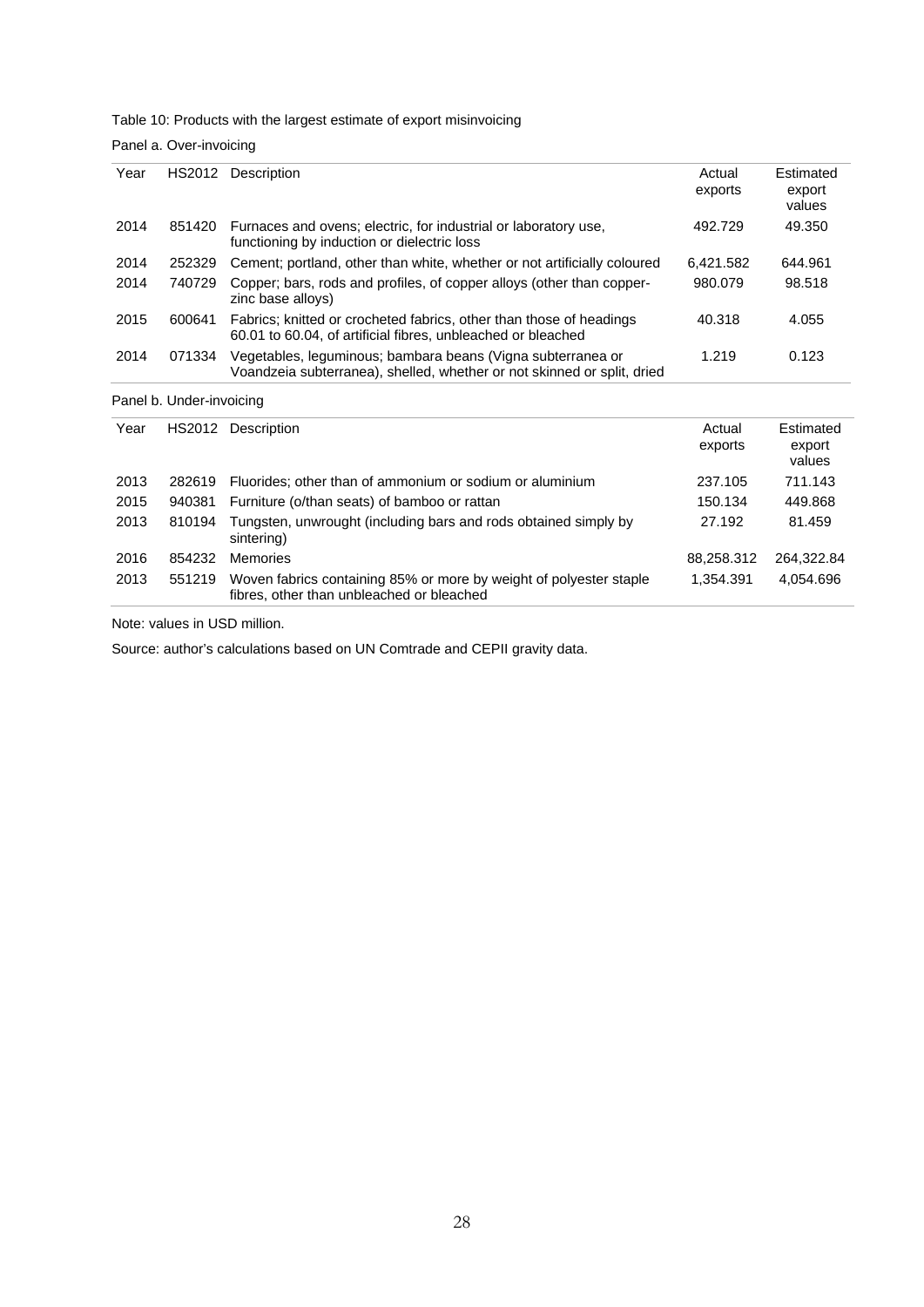Table 11: Products with the largest estimated import misinvoicing

Panel a. Over-invoicing

| Year | HS2012                   | Description                                                                                                                                                                                                                                                           | Actual<br>imports | Estimated<br>import<br>values |
|------|--------------------------|-----------------------------------------------------------------------------------------------------------------------------------------------------------------------------------------------------------------------------------------------------------------------|-------------------|-------------------------------|
| 2016 | 902219                   | Apparatus based on the use of x-rays, including radiography or<br>radiotherapy apparatus; for other than medical, surgical, dental or<br>veterinary uses                                                                                                              | 2,125.749         | 6,377.237                     |
| 2013 | 252921                   | Fluorspar; containing by weight 97% or less of calcium fluoride                                                                                                                                                                                                       | 239.0214          | 717.0179                      |
| 2014 | 490290                   | Newspapers, journals and periodicals; whether or not illustrated or<br>containing advertising material, appearing less frequently than four<br>times a week                                                                                                           | 4.469.699         | 13,406.21                     |
| 2015 | 030771                   | Molluscs; clams, cockles and ark shells (families Arcidae, Arcticidae,<br>Cardiidae, Donacidae, Hiatellidae, Mactridae, Mesodesmatidae,<br>Myidae, Semelidae, Solecurtidae, Solenidae, Tridacnidae and<br>Veneridae), whether in shell or not, live, fresh or chilled | 333.7105          | 1,000.622                     |
| 2016 | 640690                   | Footwear; parts, n.e.c. in heading 6406                                                                                                                                                                                                                               | 2.365.429         | 7,087.989                     |
|      | Panel b. Under-invoicing |                                                                                                                                                                                                                                                                       |                   |                               |
| Year |                          | HS2012 Description                                                                                                                                                                                                                                                    | Actual<br>imports | Estimated<br>import<br>values |
| 2014 | 030242                   | Fish; fresh or chilled, anchovies (Engraulis spp.), excluding fillets, livers,<br>roes, and other fish meat of heading 0304                                                                                                                                           | 61.119            | 6.125                         |
| 2014 | 400241                   | Rubber; synthetic, chloroprene (chlorobutadiene) rubber (CR), latex, in<br>primary forms or in plates, sheets or strip                                                                                                                                                | 155.298           | 15.567                        |
| 2016 | 551411                   | Fabrics, woven; plain weave, unbleached or bleached, containing less<br>than 85% by weight of polyester staple fibres mixed mainly or solely                                                                                                                          | 68.420            | 6.859                         |

| 2010 |        | 55 Paulus, WOVEN, Diam Weave, unbieadiled of bleadiled, containing less<br>than 85% by weight of polyester staple fibres, mixed mainly or solely<br>with cotton, exceeding 170g/m2                                                | 00.420  | ບ.ບວອ  |
|------|--------|-----------------------------------------------------------------------------------------------------------------------------------------------------------------------------------------------------------------------------------|---------|--------|
| 2016 | 060490 | Foliage, branches and other parts of plants, without flowers or flower<br>buds, and grasses, mosses and lichens; suitable for bouquets or for<br>ornamental purposes, dried, dyed, bleached, impregnated or otherwise<br>prepared | 248.690 | 24.972 |
| 2013 | 440726 | Wood, tropical; white lauan, white meranti, white seraya, yellow meranti<br>and alan, sawn or chipped lengthwise, sliced or peeled, whether or not<br>planed, sanded or end-jointed, thicker than 6mm                             | 62.150  | 6.244  |

Note: values in USD million.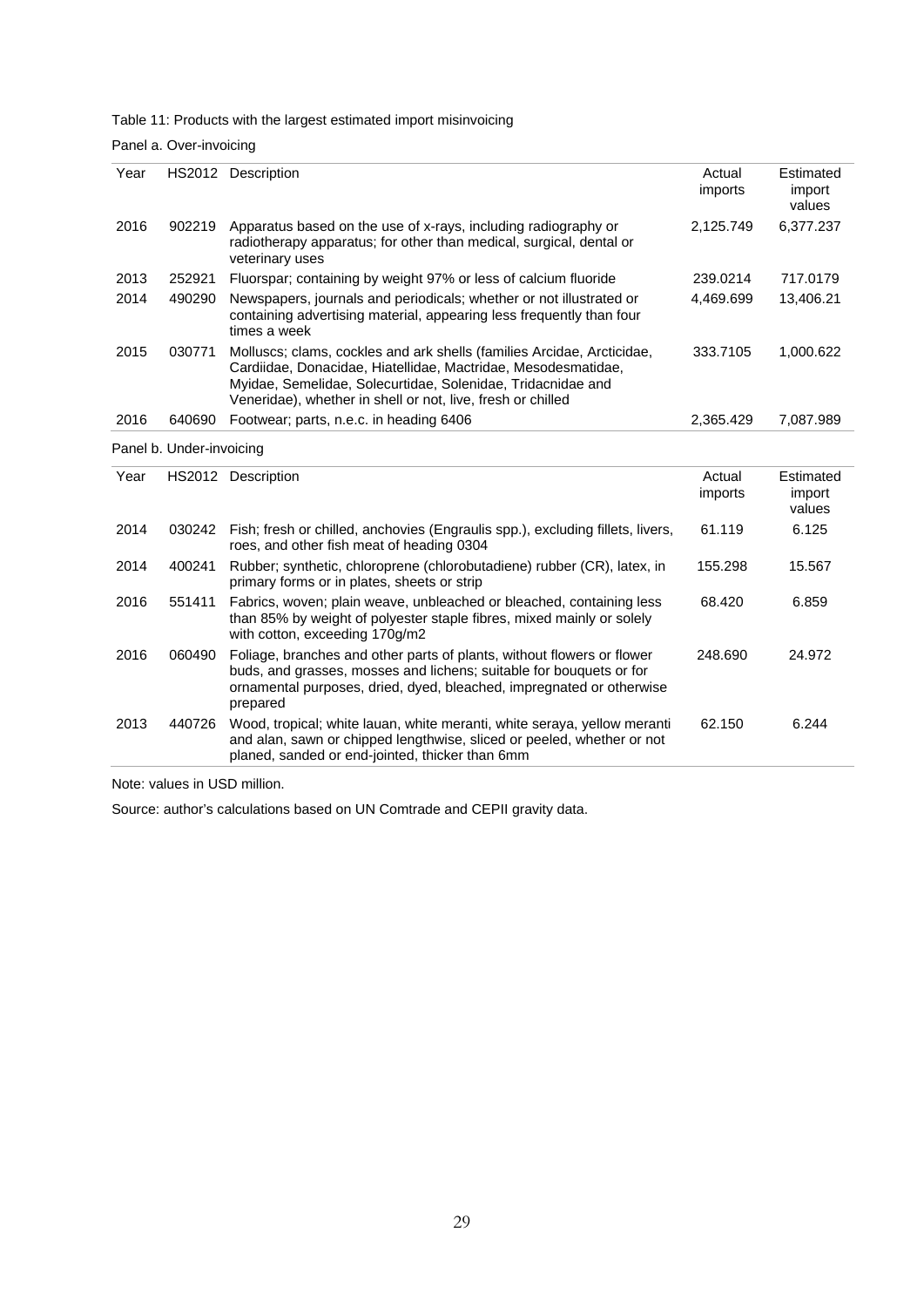| Year             | Country type | Share of over-invoicing |
|------------------|--------------|-------------------------|
| 2013             | Developed    | 32.5%                   |
| 2014             | Developed    | 30.7%                   |
| 2015             | Developed    | 32.6%                   |
| 2016             | Developed    | 32.1%                   |
| 2013             | Developing   | 73.4%                   |
| 2014             | Developing   | 72.8%                   |
| 2015             | Developing   | 76.1%                   |
| 2016             | Developing   | 73.2%                   |
| Panel b. Exports |              |                         |
|                  |              |                         |
| Year             | Country type | Share of over-invoicing |
| 2013             | Developed    | 56.1%                   |
| 2014             | Developed    | 58.8%                   |
| 2015             | Developed    | 57.6%                   |
| 2016             | Developed    | 57.5%                   |
| 2013             | Developing   | 42.2%                   |
| 2014             | Developing   | 40.6%                   |
| 2015             | Developing   | 40.9%                   |
| 2016             | Developing   | 40.5%                   |

Table 12: Share of over- and under-invoicing of exports and imports according to economic development level Panel a. Imports

Note: the share of under-invoicing consists of 100% - share of over-invoicing.

Source: author's calculations based on UN Comtrade and CEPII gravity data.

Table 13: Descriptive statistics of the estimated coefficients of equation (1) using four-digit HS-level data Panel a. Imports

| Variable                            | Obs.  | Mean    | Std. Dev. | <b>Minimum</b> | Maximum |
|-------------------------------------|-------|---------|-----------|----------------|---------|
| Contiguity                          | 1,228 | 1.26    | .805      | $-14.87$       | 11.259  |
| Common official language            | 1,228 | .54     | .911      | $-2.772$       | 24.58   |
| Common colonizer                    | 1,228 | .763    | 1.022     | $-3.135$       | 6.208   |
| Distance (delta_cif)                | 1,228 | $-.483$ | .395      | $-2.92$        | 1.693   |
| Std. error contiguity               | 1,228 | .167    | .229      | $\Omega$       | 6.506   |
| Std. error common official language | 1,228 | .201    | 1.4       | .053           | 48.921  |
| Std. error common colonizer         | 1,228 | .308    | .199      | $\Omega$       | 2.162   |
| Std. error distance (delta_cif)     | 1,228 | .061    | .047      | .025           | .75     |
| Panel b. Exports                    |       |         |           |                |         |
| Variable                            | Obs.  | Mean    | Std. Dev. | <b>Minimum</b> | Maximum |
| Contiguity                          | 1,228 | 1.515   | 0.676     | $-0.669$       | 10.439  |
| Common official language            | 1,228 | 0.647   | 0.594     | $-3.704$       | 3.843   |
| Common colonizer                    | 1,228 | 0.564   | 1.057     | $-5.451$       | 8.679   |
| Distance (delta_fob)                | 1,228 | $-0.5$  | 0.401     | $-4.576$       | 0.976   |
| Std. error contiguity               | 1,228 | 0.163   | 0.122     | 0              | 2.069   |
| Std. error common official language | 1,228 | 0.159   | 0.101     | 0.054          | 1.311   |
| Std. error common colonizer         | 1,228 | 0.296   | 0.191     | $\Omega$       | 2.569   |
| Std. error distance (delta fob)     | 1,228 | 0.062   | 0.056     | 0.026          | 1.209   |